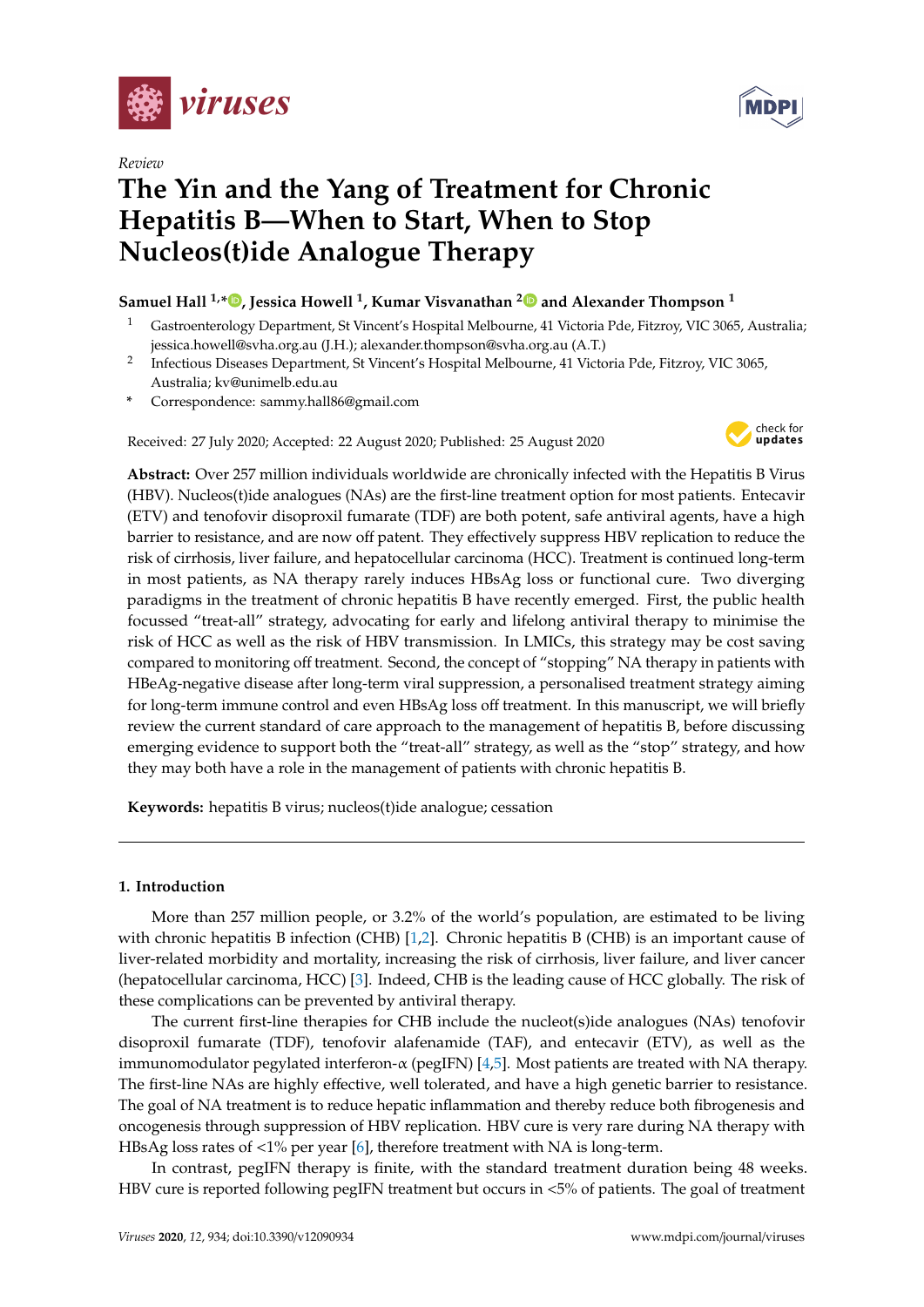is long-term viral suppression off treatment; this occurs in <25% of patients overall and is lower among patients with HBeAg-negative CHB. PegIFN is delivered by subcutaneous injection and adverse events are common, including flu-like symptoms, cytopaenias, neuropsychiatric problems, and thyroid dysfunction. PegIFN therapy is only used in a selected minority of patients due to the limited long-term efficacy and concerns about tolerability. PegIFN will not be discussed further in this review.

In international management guidelines, treatment for CHB is currently recommended for people with high HBV DNA levels in blood, in combination with evidence of hepatic necro-inflammation and/or moderate-advanced hepatic fibrosis (Table [1\)](#page-1-0) [\[4](#page-10-3)[,5](#page-11-0)[,7\]](#page-11-2). Treatment is therefore targeted at those individuals with the highest risk of clinical complications, particularly cirrhosis and HCC. Nucleot(s)ide analogue treatment has been subsidised or reimbursed in many regions of the world for more than a decade, based on cost-effectiveness modelling performed at the time of the registration studies. However, TDF and ETV are now off patent, so costs of therapy have markedly reduced. Nucleot(s)ide analogues effectively prevent liver fibrosis progression and can lead to fibrosis regression long term [\[8\]](#page-11-3).

<span id="page-1-0"></span>

| Guidelines     | <b>Decision to Treat</b>                                                                                                                 |  |  |  |  |
|----------------|------------------------------------------------------------------------------------------------------------------------------------------|--|--|--|--|
|                | $ALT > 2 \times ULN$ and HBV DNA $> 2000$ IU/mL<br>(i)                                                                                   |  |  |  |  |
| APASL 2015 [7] | or                                                                                                                                       |  |  |  |  |
|                | Moderate to severe hepatic inflammation or significant fibrosis <sup>a</sup><br>(ii)                                                     |  |  |  |  |
|                | $ALT > ULN$ and HBV DNA $> 2000$ IU/mL<br>(i)                                                                                            |  |  |  |  |
|                | or                                                                                                                                       |  |  |  |  |
| EASL 2017 [5]  | Moderate liver necroinflammation or fibrosisor<br>(i)                                                                                    |  |  |  |  |
|                | or                                                                                                                                       |  |  |  |  |
|                | $\geq$ 30 y, HBeAg positive, normal ALT, HBV DNA > 20,000 IU/mL, regardless of<br>(iii)<br>severity of liver histology (immune tolerant) |  |  |  |  |
|                |                                                                                                                                          |  |  |  |  |
|                | ALT > 2 $\times$ ULN $^{\rm b}$ and HBV DNA > 2000 IU/mL<br>(i)                                                                          |  |  |  |  |
|                | or                                                                                                                                       |  |  |  |  |
| AASLD 2018 [4] | Moderate to severe necroinflammation or fibrosis <sup>a</sup><br>(ii)                                                                    |  |  |  |  |
|                | or                                                                                                                                       |  |  |  |  |
|                | $\geq$ 40 y, HBeAg positive, normal ALT, HBV DNA > 1,000,000 IU/mL, liver biopsy<br>(iii)                                                |  |  |  |  |
|                | specimen showing significant necroinflammation or fibrosis (immune tolerant)                                                             |  |  |  |  |

**Table 1.** International guidelines for treating chronic hepatitis B (CHB) e-antigen negative disease.

<sup>a</sup> Moderate to severe hepatic inflammation on liver biopsy mean METAVIR activity score of A2-3; significant fibrosis means ≥F2 by METAVIR fibrosis score; <sup>b</sup> AASLD definition of ULN is an ALT of 35 IU/L for males and 25 IU/L for females; EASL and APASL definition is >40 IU/L for both genders in patients with chronic hepatitis B infection. HBV: hepatitis B virus; ALT: alanine aminotransferase.

One of the most important challenges for the field is to prevent HCC. Long-term NA therapy reduces risk but does not completely prevent HCC development [\[9–](#page-11-4)[13\]](#page-11-5). Recent data suggest that oncogenesis begins early in the natural history of CHB, is driven by active viral replication and genomic integration of HBV sequence into the host genome, and is cumulative over time [\[10\]](#page-11-6). Data also suggest that the HCC risk reduction associated with NA therapy and HBV DNA suppression increases over time [\[9\]](#page-11-4). Tenofovir DF and ETV are both off patent, and generic formulations are widely available at low cost. Indeed, the annual cost of TDF is now lower than the cost of an annual HBV DNA assay in most LMICs. As noted, TDF and ETV are highly effective, well tolerated, and have a high genetic barrier to resistance. In this context, there is an emerging argument for starting NA therapy early in the immunotolerant phase of disease, to suppress HBV replication and minimise the long-term risk of HCC. This strategy is being proposed as "treatment for all" and will be explored in detail in this review.

Conversely, there is also interest in whether it is possible to withdraw long-term NA therapy in some patients with HBeAg-negative CHB. This strategy hypothesises that long-term NA therapy is associated with reconstitution of the HBV-specific immune response, which can lead to durable viral suppression off treatment. There are also data suggesting that stopping NA therapy may promote HBsAg loss [\[14](#page-11-7)[–16\]](#page-11-8). Evidence to support patient selection for this "stop strategy" will be presented.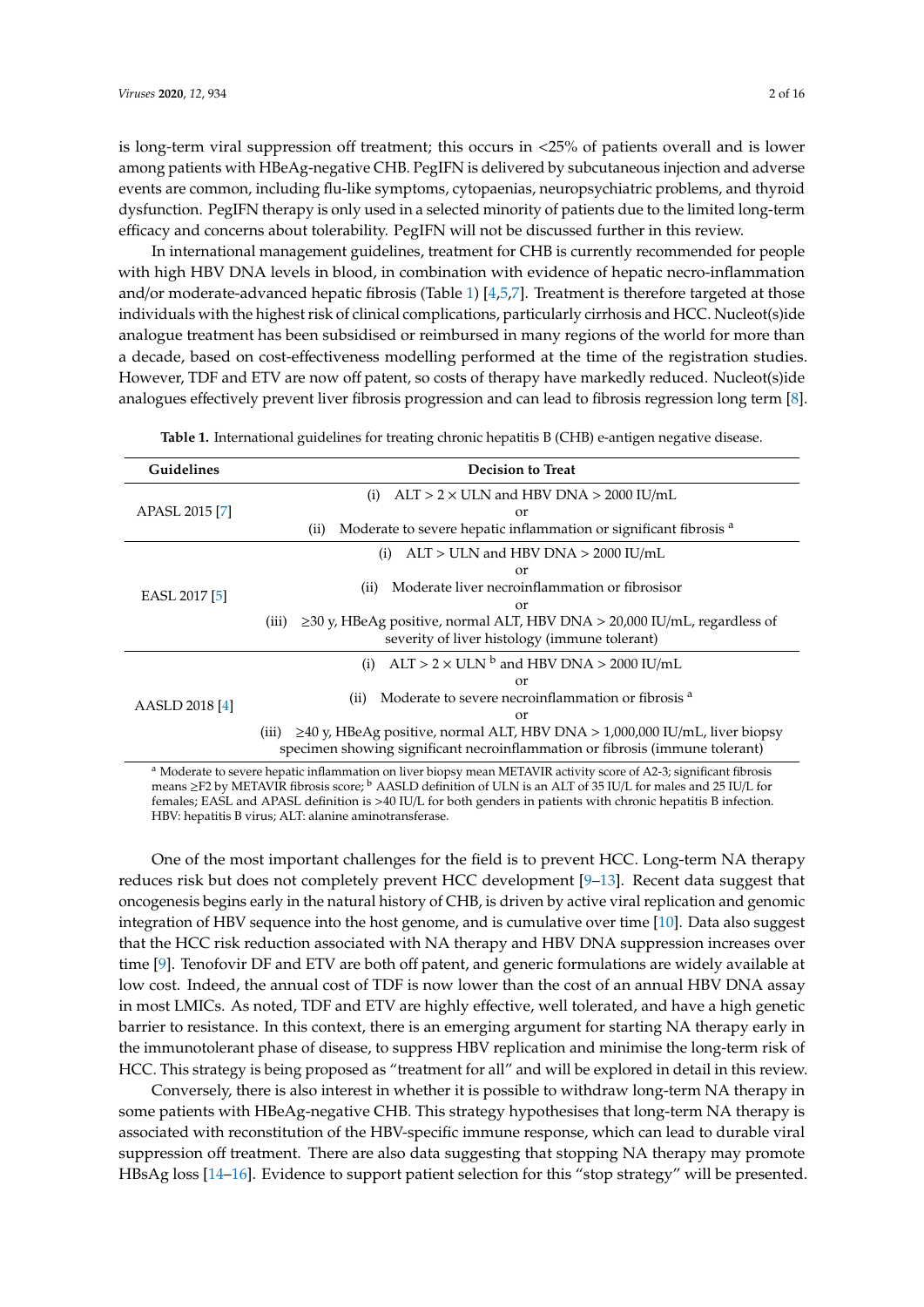Patients with HBeAg-positive CHB have a higher risk of severe hepatitis flares after stopping NA therapy in the absence of HBeAg seroconversion, and this population will not be discussed.

#### **2. "Treatment for All"—A Public Health Approach to CHB**

Chronic hepatitis B is associated with liver-related morbidity and mortality, including cirrhosis, liver failure, and HCC [\[9\]](#page-11-4). Viral suppression prevents liver fibrosis progression, cirrhosis, and liver failure and reduces the risk of HCC (Figure [1\)](#page-3-0) [\[4](#page-10-3)[,17](#page-11-9)[–22\]](#page-11-10). The REVEAL study of Taiwanese CHB patients was the first study to demonstrate that HBV-related HCC risk is strongly associated with HBV DNA levels in blood, and that transition from high HBV DNA levels to low HBV DNA levels over time was associated with a reduction in HCC risk [\[19\]](#page-11-11). Antiviral therapy has been shown in clinical trials to reduce liver necro-inflammation and fibrosis in patients with HBeAg-positive and HBeAg-negative chronic hepatitis (immune control, immune reactivation phases, respectively) and in patients with advanced fibrosis or cirrhosis, to reduce the risk of liver failure and HCC [\[8,](#page-11-3)[18,](#page-11-12)[22–](#page-11-10)[31\]](#page-12-0). Current guidelines therefore recommend NA therapy for people with a high HBV DNA level and at least moderate liver fibrosis and/or inflammation [\[4,](#page-10-3)[5](#page-11-0)[,7\]](#page-11-2) (Table [1\)](#page-1-0). However, although NA therapy reduces HCC risk, HCC is not completely prevented. Long-term follow-up studies demonstrate a low but persistent risk of HCC in patients treated with NA (annual incidence in non-cirrhotic patients of 0.01–1.4% and in those with cirrhosis, 0.9–5.4%) [\[10\]](#page-11-6). Prevention of HCC is now the major clinical challenge for the field and the major cause of liver-related mortality in patients receiving antiviral therapy. The recent observation that the rate of incident HCC starts to fall after 5 years of NA therapy and that the benefit increases over time, suggests that longer duration of therapy is required to achieve maximum risk reduction. It also raises the important question of whether starting treatment earlier than currently recommended by guidelines might improve clinical outcomes. A key issue is whether NA therapy should be considered in the immunotolerant (IT) phase of CHB. The recent EASL guidelines have recently expanded treatment criteria to include people aged over 30 years with a viral load greater than 2000 IU/mL, even in the absence of significant fibrosis or a raised alanine aminotransferase (ALT) level, in recognition of the higher risk of HCC with increasing age after 30 years [\[4](#page-10-3)[,5\]](#page-11-0).

Emerging data supports treatment of patients in the IT phase of CHB. A recent Korean retrospective cohort study showed that the risk of HCC was higher among 413 HBeAg-positive IT patients who did not meet current guideline criteria, compared with 1497 immune clearance patients (HBeAg positive with high ALT) who were treated with NA [\[32\]](#page-12-1). Patients in the IT phase who remained untreated had a 2–3 times higher risk of HCC, liver transplantation, or death compared with patients in the immune clearance phase who received antiviral therapy. Although there are limitations to this dataset—retrospective analysis, the median age of the IT patients was 38 years, some had ALT levels >ULN, and 26% had HBV DNA levels <10<sup>7</sup> IU/mL—the data suggest significant risk of HCC that might be reduced by NA therapy.

The association between viral suppression and HCC risk reduction likely occurs through two mechanisms: the prevention of cirrhosis, as well as the reduction of HBV genomic integration events. For many years, the IT phase of CHB was assumed to be benign, with high levels of viral replication, but no anti-HBV-specific immune response and no intrahepatic inflammation driving fibrogenesis [\[33\]](#page-12-2). However, the concept of immune tolerance itself has recently been challenged. HBV-specific T cell responses, hepatic necro-inflammatory activity [\[34,](#page-12-3)[35\]](#page-12-4), and circulating HBV variants associated with progression to HBeAg-negative disease are detectable in young IT patients [\[36\]](#page-12-5). The data suggest a risk of insidious intrahepatic inflammation and fibrogenesis, which might be prevented by NA therapy. Integration of HBV DNA into the host genome of infected hepatocytes is now thought to be a key event driving oncogenesis [\[10](#page-11-6)[,37\]](#page-12-6). Genomic integration of HBV sequence can be detected frequently in young patients with IT disease and has been associated with clonal hepatocyte expansion—in fact the rate of HBV integration has been reported to be similar to that in older patients [\[38\]](#page-12-7). The frequency of integration events is proportional to HBV viral load, and viral suppression by NA will reduce the risk of integration events [\[39,](#page-12-8)[40\]](#page-12-9). Liver carcinogenesis may therefore start during the IT phase of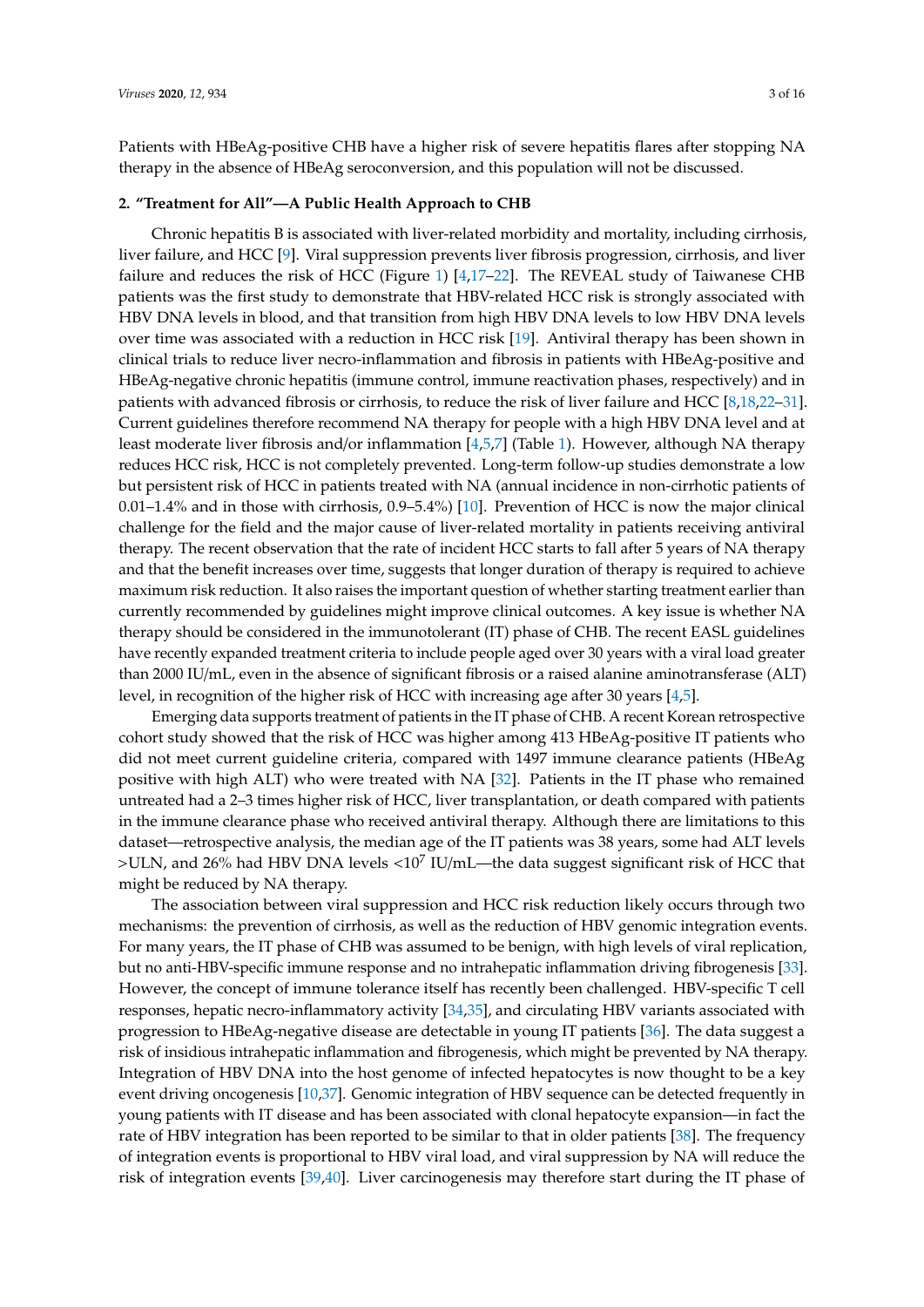CHB, with pro-oncogenic events accumulating throughout the natural history of disease. The current treatment paradigms allow decades of oncogenic opportunity. It is a rational hypothesis that early introduction of NA therapy will reduce risk of HCC by preventing liver fibrosis progression as well as meanwhere is the merry y will connect the corresponding the management reducing the progression reducing the probability of viral integration in the host genome.

<span id="page-3-0"></span>

and hepatocellular carcinoma (HCC)/cirrhosis risk. (A) "Treat all" reduces HBV viraemia, hepatic inflammation, and thus cirrhosis and HCC risk; (B) "NA cessation" causes an initial HBV viral relapse with subsequent increase in rates of HBsAg loss. Figure 1. Benefits of "treat all" and nucleos(t)ide analogue (NA) cessation: HBsAg loss rates

likely to reduce rates of horizontal and vertical transmission. Broadening the current treatment criteria to include young people in the IT phase of CHB is also

Treatment of patients in the IT phase would increase the treatment pool, with inherent cost. However, two of the first-line NAs for the treatment of CHB—ETV and TDF—are now generic, However, two of the first-line NAs for the treatment of CHB—ETV and TDF—are now generic,<br>dramatically reducing their list price. The cost of generic TDF tenofovir is as low as \$3 per month in some low–middle income countries—significantly less than the cost of an annual HBV DNA level using PCR technology [2]. The safety profi[le](#page-10-1) of both agents is very good. Long-term adverse events with ETV are very rare and toxicity monitoring is not routinely recommended. TDF has been associated rarely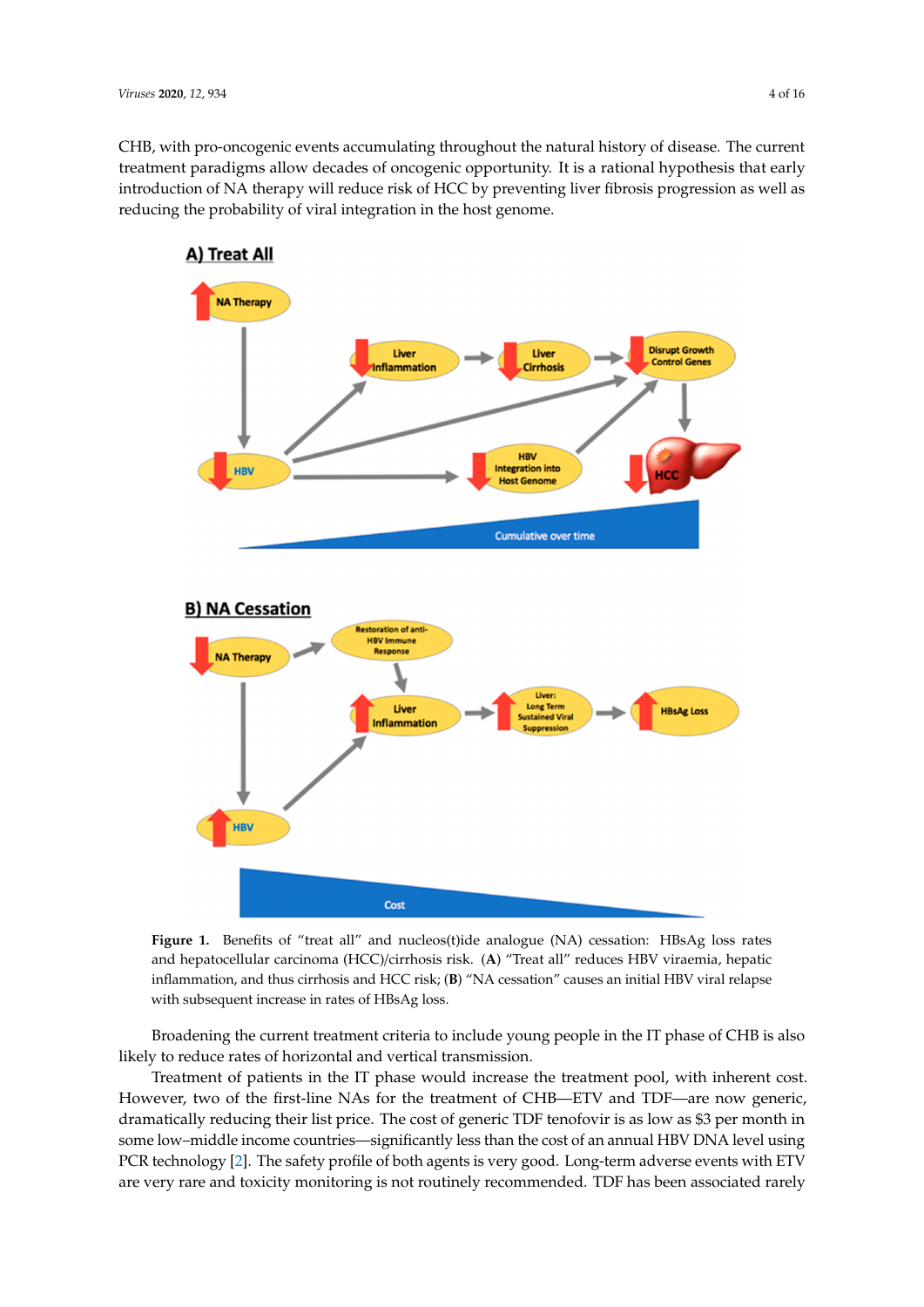long-term use that are very effective and safe.

with renal and bone adverse events and guidelines recommend simple monitoring of patients with 6-monthly serum creatinine, eGFR, and phosphate levels (a new formulation of tenofovir, the pro-drug tenofovir alafenamide (TAF), was recently licensed that has a lower risk of renal/bony AEs compared to TDF, but remains under patent protection [\[23\]](#page-11-13). Therefore, the field has affordable agents suitable for

A strategy involving "treatment for all" adults would also simplify assessment and treatment algorithms. The management of CHB is complicated: determining treatment eligibility requires multiple tests including HBV serology, HBV DNA level, serum biochemistry, and evaluation of liver fibrosis (using fibrosis biomarkers or liver histology). The natural history of CHB is variable and progressive, necessitating long-term monitoring. CHB screening and treatment strategies could be simplified to one of "test and treat". In some regions with endemic hepatitis B, this strategy may even be cost saving—as noted, the annual costs of generic NA treatment are now lower than the costs of disease monitoring in many LMICs [\[2\]](#page-10-1). Even in developed economies, the current complexity requires specialist involvement, despite the fact that models of care must shift to the primary care setting to meet targets for diagnosis and treatment [\[1\]](#page-10-0). Significant liver fibrosis is very rare among young people in the IT phase, and NA therapy would obviate the need for ongoing liver fibrosis monitoring and may also reduce the risk of HCC to levels below which screening is cost-effective.

Adoption of this public health approach to the management of CHB could happen in two ways. Ideally, data would be collected to provide the supporting evidence base. This would require a large-scale, long-term prospective placebo-controlled study to evaluate the clinical benefit of early NA therapy for patients in the IT phase of CHB. The target population would be HBeAg-positive with high HBV DNA levels  $(>10^7 \text{ IU/mL})$  and normal serum ALT levels. For pragmatic reasons, participants would be aged 18–30 years. The control population would be monitored according to the current standard of care guidelines and commenced on antiviral therapy at the time of progression to active hepatitis, defined by an ALT flare. The primary outcome of interest would be HCC incidence; other surrogate endpoints that would be collected, such as ALT flare, are unlikely to convince regulatory bodies to approve expansion of current treatment criteria. Cost-effectiveness would be a key secondary endpoint. It would also be important to capture qualitative data regarding patient perception of lifelong therapy starting at a young age.

The conduct of such a study will present practical challenges, including the need for a very large sample size and long follow-up period. Patient retention will be a challenge. Industry is not likely to sponsor this study given the patent positions on available NAs, making government/philanthropic funding necessary. We must also acknowledge the HBV cure strategies in active development; if these succeed, then the concept of lifelong long-term suppression will become obsolete—however, demonstration of a reduction in liver-related morbidity/mortality in an IT cohort would expand the population eligible for cure strategies. Despite these challenges, a longitudinal study evaluating the benefit of early treatment would directly inform clinical practice and guideline development. This was the approach taken for HIV, where the INSIGHT START study demonstrated the benefit of treatment initiation for all HIV-positive people regardless of CD4+ count, now a standard of care practice [\[41\]](#page-12-10).

It may be possible to collect data without performing a traditional prospective study. In Uzbekistan, the government is working to eliminate viral hepatitis, and they are currently performing a trial to make hepatitis treatment affordable to all. All participants will receive free screening and diagnosis, and four out of five patients diagnosed with CHB will pay for treatment. This in turn will subsidise payment for the one out of five who cannot afford treatment [\[42\]](#page-12-11). In this model, monitoring is costlier than therapy, therefore all HBsAg-positive individuals will be treated indefinitely. The evaluation of outcomes and costs in this treat-all population could be compared to regions with treatment given according to current standard of care.

Finally, given the practical challenges to collecting prospective data, is it possible for guidelines to expand treatment indications ahead of the evidence? The recent update to the European guidelines recommending that treatment be considered for people with persistent IT CHB over the age of 30 years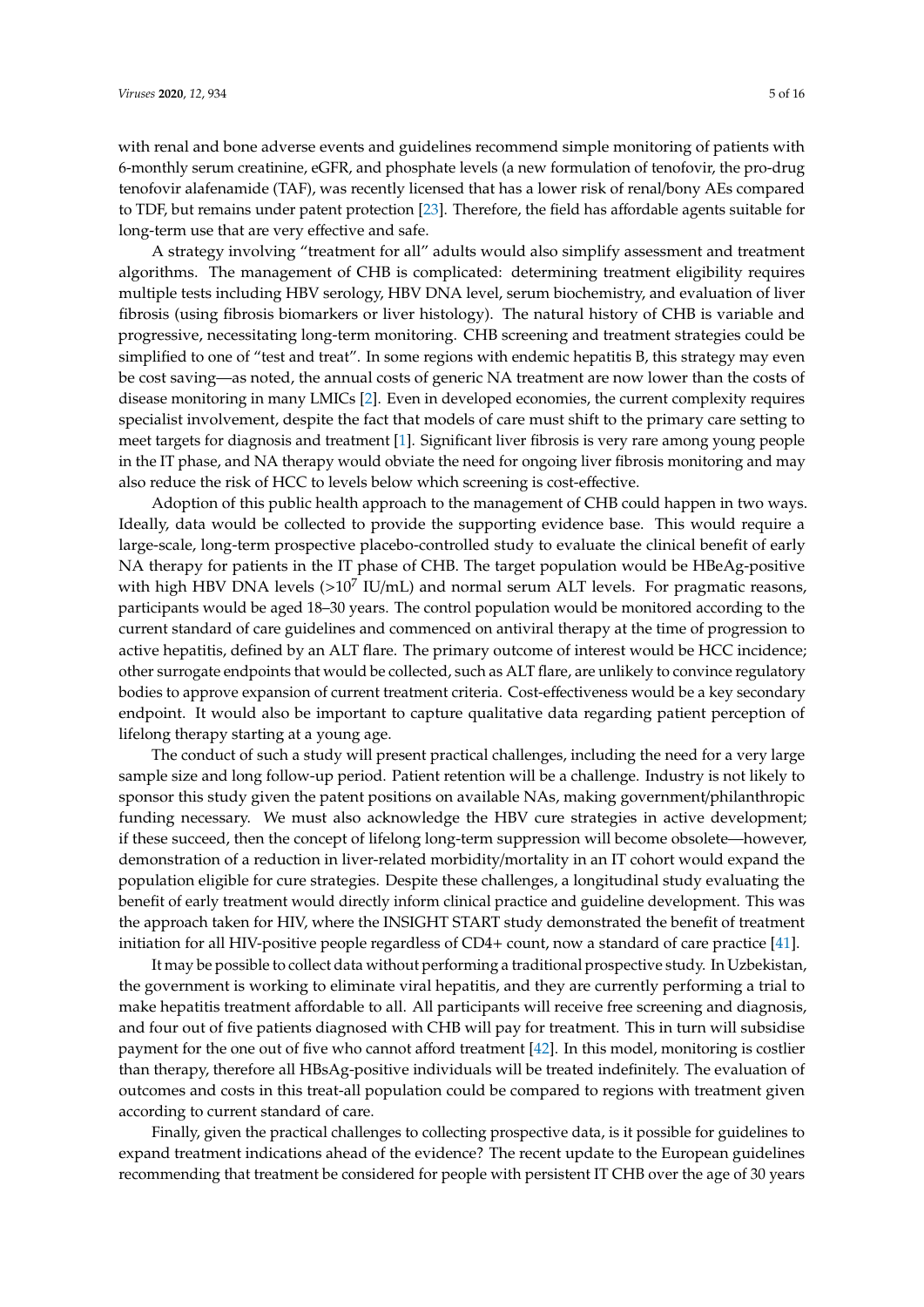is a recent example of this. We would strongly advocate for prospective studies to justify changes to policy but note that clinical care can at times move ahead of the data where there is compelling rationale.

In summary, it is logical that the risk of HBV-related oncogenesis starts from the time of infection, is cumulative, and driven by HBV genomic integration events associated with high-level viral replication, as well as progressive fibrotic liver damage. The hypothesis is that early viral suppression will minimise the risk of HCC by reducing integration events and preventing cirrhosis. Treatment for all would simplify clinical management algorithms, promoting public health interventions for control of CHB, and in an era of generic NA and high-cost PCR technology, is likely to be cost effective. There is a need to define the benefit of a "treat-all" approach for IT patients. The challenge for the field is how best to do this.

## **3. "The Stop Strategy"—A Personalised Approach to NA Therapy for HBeAg-Negative CHB**

In contrast to the "treat-all" strategy, the field is also exploring whether some patients taking long-term NA therapy may be able to successfully withdraw antiviral treatment. The current standard of care for HBeAg-negative chronic hepatitis B is long-term NA therapy. Endpoints for treatment are not well defined. There is consensus among international guidelines that HBsAg loss is an important end-point (Table [2\)](#page-5-0) [\[4](#page-10-3)[,5](#page-11-0)[,7\]](#page-11-2), but HBsAg loss is very rare during NA therapy. The Asia-Pacific guidelines were the first to consider that NA treatment might also be stopped in HBsAg-positive patients, recommending that "in patients without liver cirrhosis . . . treatment can be withdrawn after treatment for at least 2 years with undetectable HBV DNA documented on three separate occasions, 6 months apart" [\[7\]](#page-11-2). This statement was driven at the time more by economic considerations than a strong evidence base—in some regions, NA treatment is reimbursed for a finite duration. However, over the past 5–10 years the field has developed great interest in whether NA therapy can be safely withdrawn in a subset of patients.

<span id="page-5-0"></span>

| <b>EASL 2017</b> [5]                                                                                                                                                                                                                | <b>AASLD 2018 [4]</b> | <b>APASL 2015 [7]</b>                                                                                                                                                                                 |
|-------------------------------------------------------------------------------------------------------------------------------------------------------------------------------------------------------------------------------------|-----------------------|-------------------------------------------------------------------------------------------------------------------------------------------------------------------------------------------------------|
| HBsAg loss                                                                                                                                                                                                                          | HBsAg loss            | HBsAg loss                                                                                                                                                                                            |
| "Discontinuation of NAs in selected<br>non-cirrhotic HBeAg-negative patients who<br>have achieved long-term (3 years)<br>virological suppression under NA(s) may<br>be considered if close post-NA monitoring<br>can be guaranteed" |                       | "In patients without liver cirrhosis<br>treatment can be withdrawn<br>after treatment for at least 2 years<br>with undetectable HBV DNA<br>documented on three separate<br>occasions, 6 months apart" |

**Table 2.** Recommended endpoints for NA treatment in HBeAg-negative CHB.

In 2012, Hadziyannis et al. published a landmark study evaluating clinical outcomes after treatment cessation in a cohort of patients with HBeAg-negative CHB who were long-term responders to adefovir monotherapy [\[14\]](#page-11-7). Thirty-three HBeAg-negative CHB patients had treatment withdrawn after 4/5 years of adefovir monotherapy. All patients were from Athens and were infected with genotype D HBV. No patient was cirrhotic at the time of starting adefovir. All patients experienced early virological relapse within one month of treatment discontinuation; HBV DNA levels peaked in the first month post-treatment in 66% and in the second month in 21%. Virological relapse was associated with biochemical relapse (ALT  $> 1.2 \times$  upper limit of normal) in 25 (76%) of 33 patients; the ALT rise occurred concomitantly with the virological relapse in 44%, or within 1–2 months later. Antiviral therapy was resumed in 15/25 patients after biochemical relapse. Eighteen patients remained off treatment through five years of follow-up, and all achieved a sustained response, defined by HBV DNA <2000 IU/mL and normal ALT. In what was a striking observation, 13 of the 18 (72%) patients who maintained a sustained response off treatment achieved HBsAg loss at the end of 5 years of follow-up. Virological relapse with persistent viremia led to re-commencement of NA therapy in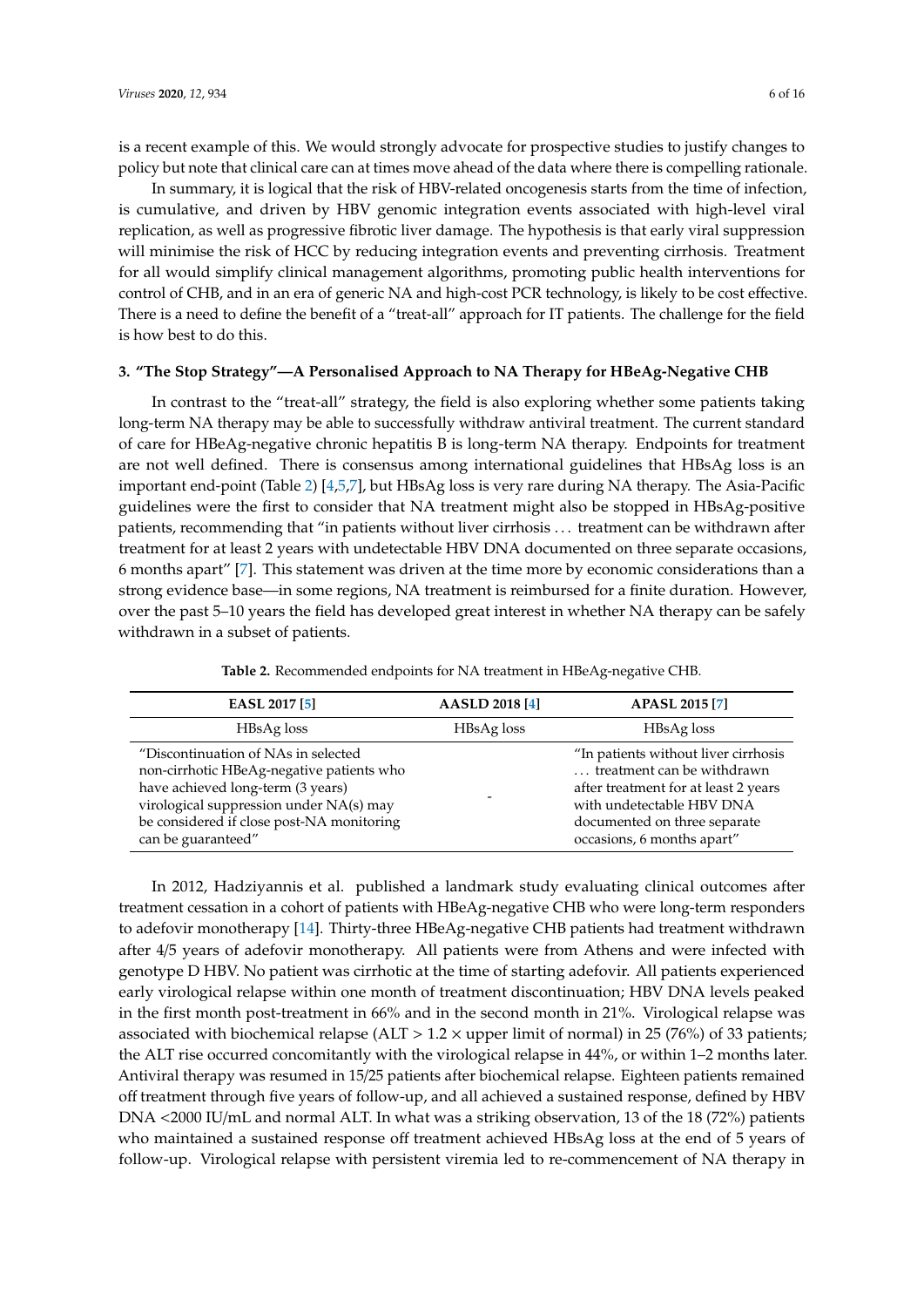15 (45%) of 33 patients, but no liver decompensation events were observed. Only one of 15 patients restarted on NA achieved HBsAg loss.

Since this initial study, there have been multiple reports of clinical outcomes after stopping long-term NA therapy in HBeAg-negative patients (Table [3\)](#page-9-0). The studies have been heterogeneous, with retrospective and prospective design, and there has been considerable variation between protocols for ethnicity of cohort, inclusion/exclusion of people with cirrhosis, duration of follow-up, as well as criteria for re-starting NA therapy. Some studies have included patients who were HBeAg-positive at the time NA therapy was started. Despite the heterogeneity, a number of comments can be made. Virological relapse is very common early after stopping NA, if not universal (Table [3\)](#page-9-0). The rate and degree of serum HBV DNA rise varies considerably. Biochemical flare may follow virological relapse, particularly in patients in with higher HBV DNA levels  $(>10^{4-5}$  IU/mL in most studies), where severe ALT flares may occur. For this reason, withdrawal of NA therapy is not recommended for patients with cirrhosis. Virological flare may however be associated with achievement of sustained virological and biochemical response in approximately 43–67% of patients at 1–2 years [\[43\]](#page-12-12), and as noted, some patients may achieve HBsAg loss. Most studies suggest that HBsAg loss occurs late and have described an incremental rise in HBsAg loss rates over time, with the highest reported to date of 54.9% at 6 years [\[16\]](#page-11-8). Rates of re-treatment vary considerably according to protocol, with indications for re-starting NA including viral relapse, biochemical relapse, severe hepatitis flare, as well as at clinician discretion. The optimal indication for re-treatment is not yet clear—early re-treatment for clinical relapse may in fact reduce the chance of HBsAg loss [\[15\]](#page-11-14).

The overall safety of the strategy is acceptable—severe biochemical flares have been reported in some studies, but liver decompensation events are rare, and deaths have only been reported amongst HBeAg-negative patients who were cirrhotic [\[29\]](#page-12-13). Therefore, this is not a suitable strategy for patients with cirrhosis. It is also important to emphasise that this is a strategy that requires close monitoring after treatment withdrawal—severe hepatitis flares may occur and require timely restarting of NA therapy. As a minimum, we recommend monitoring liver function tests at week 6, week 12, week 18, and week 24, and 3 monthly thereafter for the first 2 years. Ideally monitoring should involve measurement of HBV DNA levels, but the cost of monitoring HBV DNA levels is high and, in non-cirrhotic patient, is not necessary at every visit. Patients should be educated about the symptoms of acute hepatitis. There are few reports of incident HCC in these cohorts. In one retrospective study from Taiwan, there was no significant difference in cumulative rates of HCC after stopping NAs compared to the preceding on-treatment period (annual, 3-year, and 6-year cumulative HCC incidence rates were 0.15%, 1%, and 1% compared to annual incidence and 3-year cumulative incidence rates of 0.083% and 0.3% on treatment) [\[15\]](#page-11-14). Despite this, we would recommend restarting NA therapy in patients with persistent HBV DNA levels >2000 IU/mL after stopping NA therapy, regardless of ALT level, to minimise the risk of HCC over time. We do not recommend repeated trials of withdrawal of HBV therapy.

It would be clinically useful to be able to identify a subset of non-cirrhotic, HBeAg-negative, HBsAg-positive patients who are more suitable for a trial of stopping NA treatment. Longer duration of NA therapy, ETV vs. TDF therapy, lower levels of HBsAg, HBV core-related antigen (HBcrAg), and HBV RNA, and higher anti-HBc levels are all end-of-treatment factors that have been associated with lower risk of relapse after stopping NAs [\[15,](#page-11-14)[16,](#page-11-8)[44](#page-12-14)[–54\]](#page-13-0). The pre-treatment HBV DNA level has been associated with risk of relapse. After stopping, the rate of rise, as well as the peak, of HBV DNA level, has been associated with the risk of hepatitis flare. There may be differences in the rate of HBsAg loss between Western and Eastern populations, with higher rates of HBsAg loss reported in the West; whether this relates to differences in ethnicity, HBV genotype, or duration of infection is not clear. However, to date, there are no validated clinical/translational markers that have sufficient clinical utility to influence clinical decision making. Large, prospective clinical trials are needed to develop and validate clinical algorithms for a personalised approach to NA treatment withdrawal.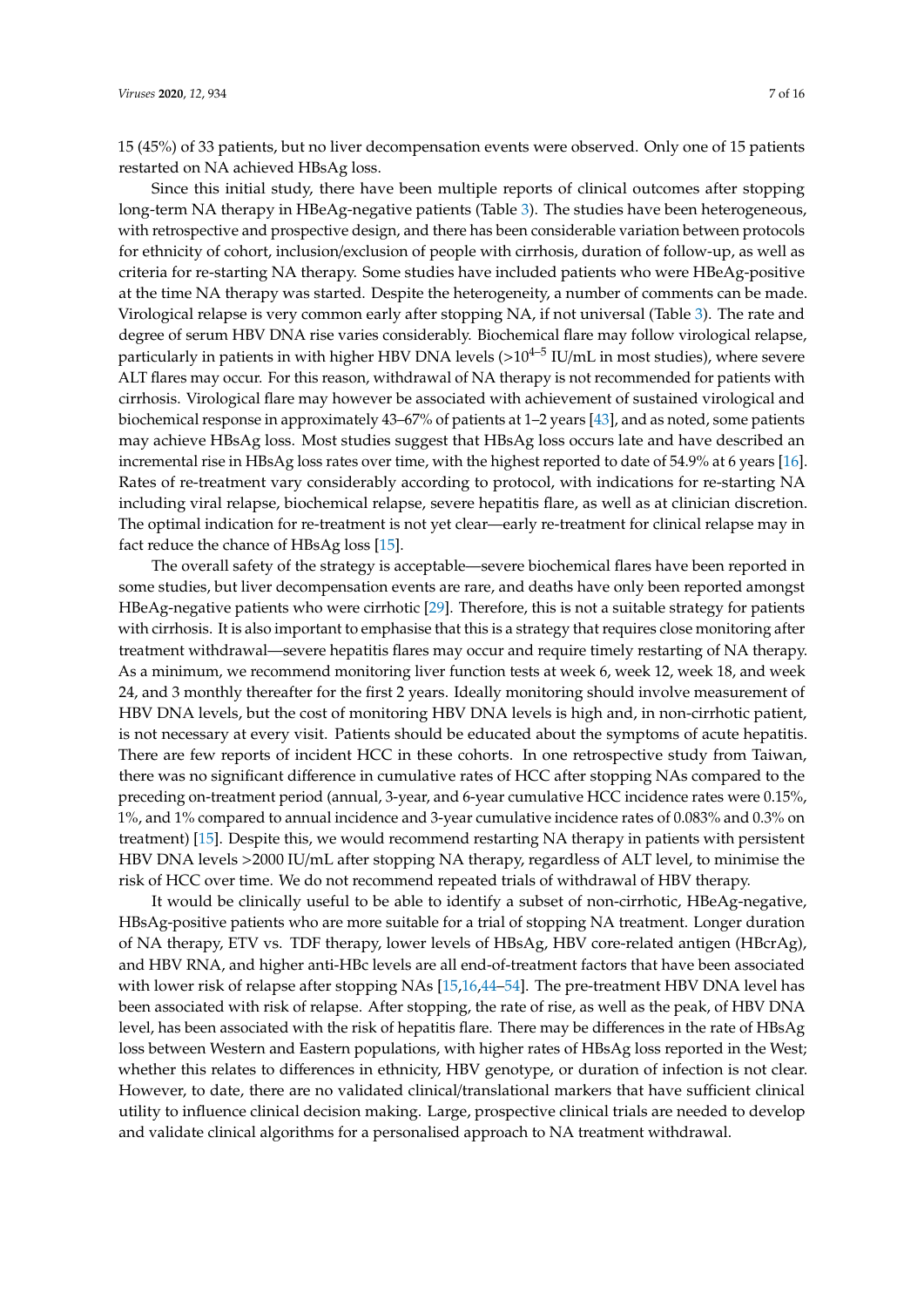| Reference                   | $\boldsymbol{n}$ | Median F/U<br>(m) | % Clinical Relapse<br>(EOF)                     | % HBsAg Loss (EOF) | % NA Restart (EOF)       | <b>Notes</b><br>Prospective/Retrospective<br>% Asian/Caucasian<br>HBeAg + Included<br><b>Cirrhosis Included</b><br><b>Safety If Significant Events</b> |
|-----------------------------|------------------|-------------------|-------------------------------------------------|--------------------|--------------------------|--------------------------------------------------------------------------------------------------------------------------------------------------------|
| Berg et al. [43]            | 21               | 33                | $58^{1,a}$                                      | 19                 | 38: Re-started for CR    | $\overline{RCT}$<br>4.8% Asian/95.2% Caucasian                                                                                                         |
| Cao et al. [55]             | 22               | 21                | 53 <sup>a</sup>                                 | $\overline{0}$     | <b>NR</b>                | $HBeAg \pm \text{cohort}$                                                                                                                              |
| Chen et al. [48]            | 169              | 20                | $52^{1,a}$                                      | 7.7                | 39; Re-start criteria NR | Retrospective Study<br>$HBeAg \pm$ and cirrhosis<br>2% HCC (EOF)<br>3% Hepatic Decompensation (EOF)<br>$0.4\%$ OLT (EOF)                               |
| Ge et al. [56]              | 204              | 24                | NR                                              | 0.5                | <b>NR</b>                | Retrospective Study                                                                                                                                    |
| Ha et al. [57]              | 145              | 16                | NR                                              | 8.3                | 61; Re-start criteria NR |                                                                                                                                                        |
| Hadziyannis <sup>[14]</sup> | 33               | 66                | $76^{1,b}$                                      | 39                 | 45; Re-started for CR    | 100% Caucasian<br>Adefovir only included                                                                                                               |
| He et al. [58]              | 66               | 17                | NR                                              | $\overline{0}$     | <b>NR</b>                | Retrospective Study                                                                                                                                    |
| Hsu et al. [59]             | 133              | 13                | $39^{1,a}$                                      | 0.75               | <b>NR</b>                | 3% hepatic decompensation<br>in non-cirrhotic cohort                                                                                                   |
| Hung et al. [60]            | 73               | 67                | <b>NR</b>                                       | 27                 | 52; Re-started for VR    | Only Cirrhosis included                                                                                                                                |
| Jeng et al. [45]            | 95               | 12                | $45^{1,a}$                                      | $\boldsymbol{0}$   | 36; Re-start criteria NR | Retrospective-Prospective Study<br>Cirrhosis included                                                                                                  |
| Jung et al. [61]            | 68               | 30                | $28^{1,a}$                                      | $\mathbf{0}$       | 40; Re-start criteria NR | Cirrhosis included                                                                                                                                     |
| Kang et al. [62]            | 60               | 67                | $10^{2,a}$                                      | 18.3               | 25; Re-start criteria NR | $HBeAg \pm$ and cirrhosis<br>5% HCC (EOF)                                                                                                              |
| Kim et al. [63]             | 45               | 26                | 53 at 12 m <sup>*</sup> (EOF NR) <sup>1,a</sup> | $\mathbf{0}$       | <b>NR</b>                | Cirrhosis included                                                                                                                                     |
| Lee et al. $[64]$           | 37               | 22                | $35^{2,b}$                                      | 5                  | <b>NR</b>                | $HBeAg \pm \text{cohort}$                                                                                                                              |
| Liu et al. $[65]$           | 61               | 15                | NR                                              | 10.2               | 61; Re-start criteria NR |                                                                                                                                                        |
| Pan et al. [66]             | 30               | 115               | 77 <sup>b</sup>                                 | 9.3                | <b>NR</b>                | Retrospective-Prospective Study<br>and $HBeAg \pm \text{cohort}$                                                                                       |

**Table 3.** Off-therapy outcomes post cessation of NAs in patients with HBeAg-negative CHB.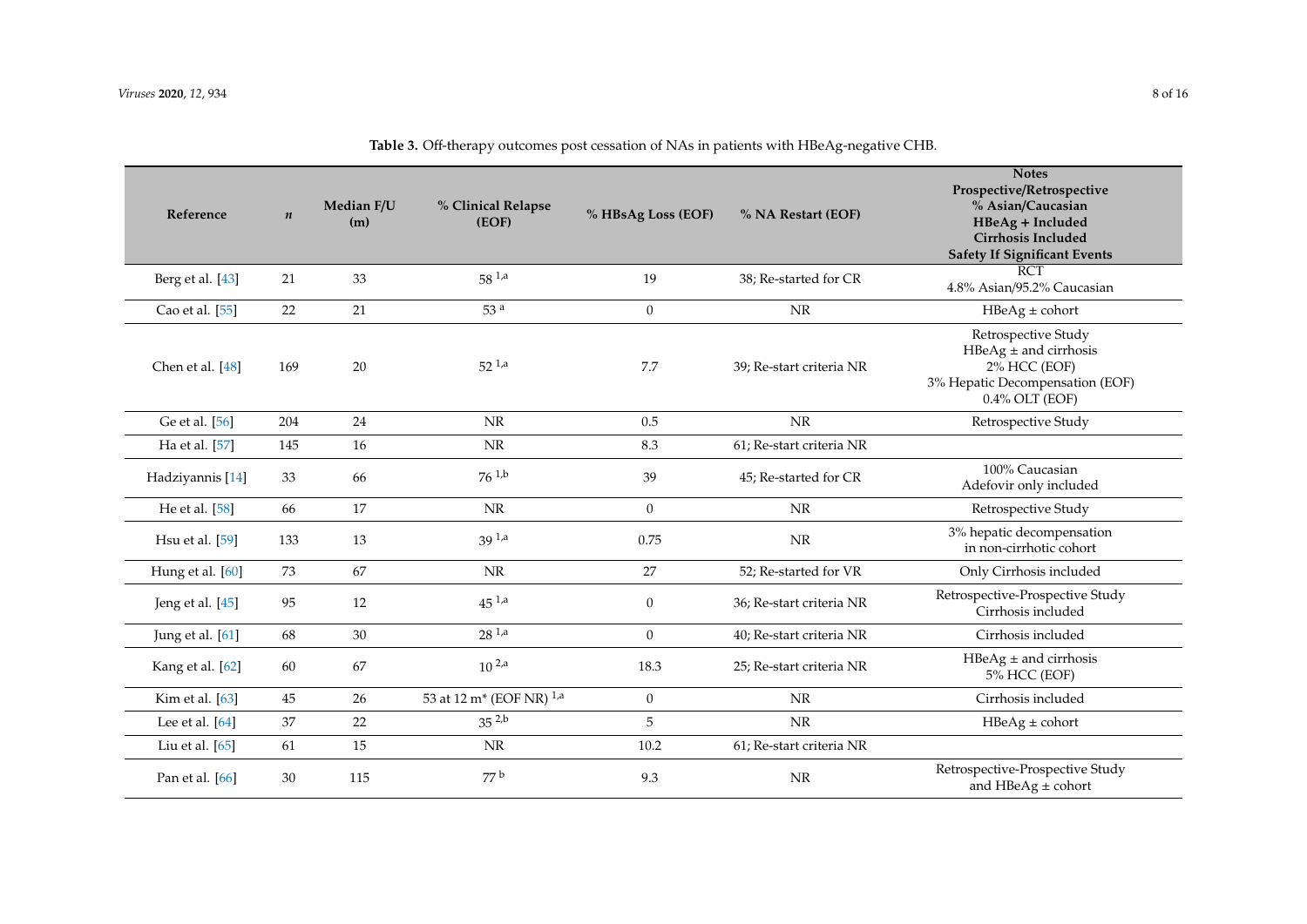| Reference                                           | $\boldsymbol{n}$ | Median F/U<br>(m) | % Clinical Relapse<br>(EOF) | % HBsAg Loss (EOF) | % NA Restart (EOF)                                                    | <b>Notes</b><br>Prospective/Retrospective<br>% Asian/Caucasian<br>HBeAg + Included<br><b>Cirrhosis Included</b><br><b>Safety If Significant Events</b>                                                                                                                                                                    |
|-----------------------------------------------------|------------------|-------------------|-----------------------------|--------------------|-----------------------------------------------------------------------|---------------------------------------------------------------------------------------------------------------------------------------------------------------------------------------------------------------------------------------------------------------------------------------------------------------------------|
| Patwardhan et al. [67]                              | 33               | 36                | $48^{1,b}$                  | $\boldsymbol{0}$   | 48; Re-start criteria NR                                              | Retrospective Study<br><b>Ethnicity NR</b>                                                                                                                                                                                                                                                                                |
| Peng et al. [68]                                    | 21               | 12                | $33^{1,a}$                  | 1.5                | 27; Re-started for CR                                                 | $HBeAg \pm \text{cohort}$                                                                                                                                                                                                                                                                                                 |
| Seto et al. [46]                                    | 184              | 12                | <b>NR</b>                   | $\overline{0}$     | 91; Re-started for VR                                                 | Cirrhosis included                                                                                                                                                                                                                                                                                                        |
| Sohn et al. $[69]$ <sup><math>\ddagger</math></sup> | 54               | 22                | <b>NR</b>                   | $\boldsymbol{0}$   | 67; Re-started for VR                                                 | Retrospective Study<br>$HBeAg \pm$ and cirrhosis<br>NA restarted if HBV Detectable                                                                                                                                                                                                                                        |
| Wang et al. [70]                                    | 46               | 25                | $59^{1,a}$                  | $\boldsymbol{0}$   | 58; Re-start criteria NR                                              | $HBeAg \pm \text{cohort}$                                                                                                                                                                                                                                                                                                 |
| Yao et al. [16]                                     | 119              | 60                | $27.6$ <sup>1,a</sup>       | 54.9               | 24; Re-started for CR                                                 | Cirrhosis included                                                                                                                                                                                                                                                                                                        |
| Chen et al. [54]                                    | 104              | 13                | $49^{1,a}$                  | 6                  | 33; Re-started for CR                                                 | Retrospective Study<br>$HBeAg \pm \text{cohort}$<br>2% Hepatic Decompensation (EOF)                                                                                                                                                                                                                                       |
| Chen et al. [71]                                    | 263              | 12                | $53^{1,a}$                  | 13                 | 42; Re-start criteria NR                                              | $HBeAg \pm \text{cohort}$<br>0.5% HCC (EOF)                                                                                                                                                                                                                                                                               |
| Jeng et al. [15]                                    | 691              | 36                | $61^{1,a}$                  | 6                  | 41; (Re-start Criteria:<br>'discretion of the<br>treating physician') | Retrospective-Prospective Study;<br>Cirrhosis included<br>$691$ HBeAg – patients<br>$(0 HBeAg + patients)$<br>Hepatic Decompensation Annual Incidence Rates:<br>0% in non-cirrhosis and 2.95% in cirrhosis;<br>Mortality rates: 1% died in Cirrhosis and 0% in<br>non-cirrhosis;<br>HCC Annual Incidence Rates: 0.083% in |

Kuo et al. [\[50\]](#page-13-10)  $353$  25  $54^{1,a}$  8  $44;$  Re-started for CR

non-cirrhotic and 1.52% for cirrhosis

Retrospective-Prospective Study;  $HBeAg \pm \text{chort}$ 1.16% HCC (EOF) 2.7% Hepatic Decompensation (EOF)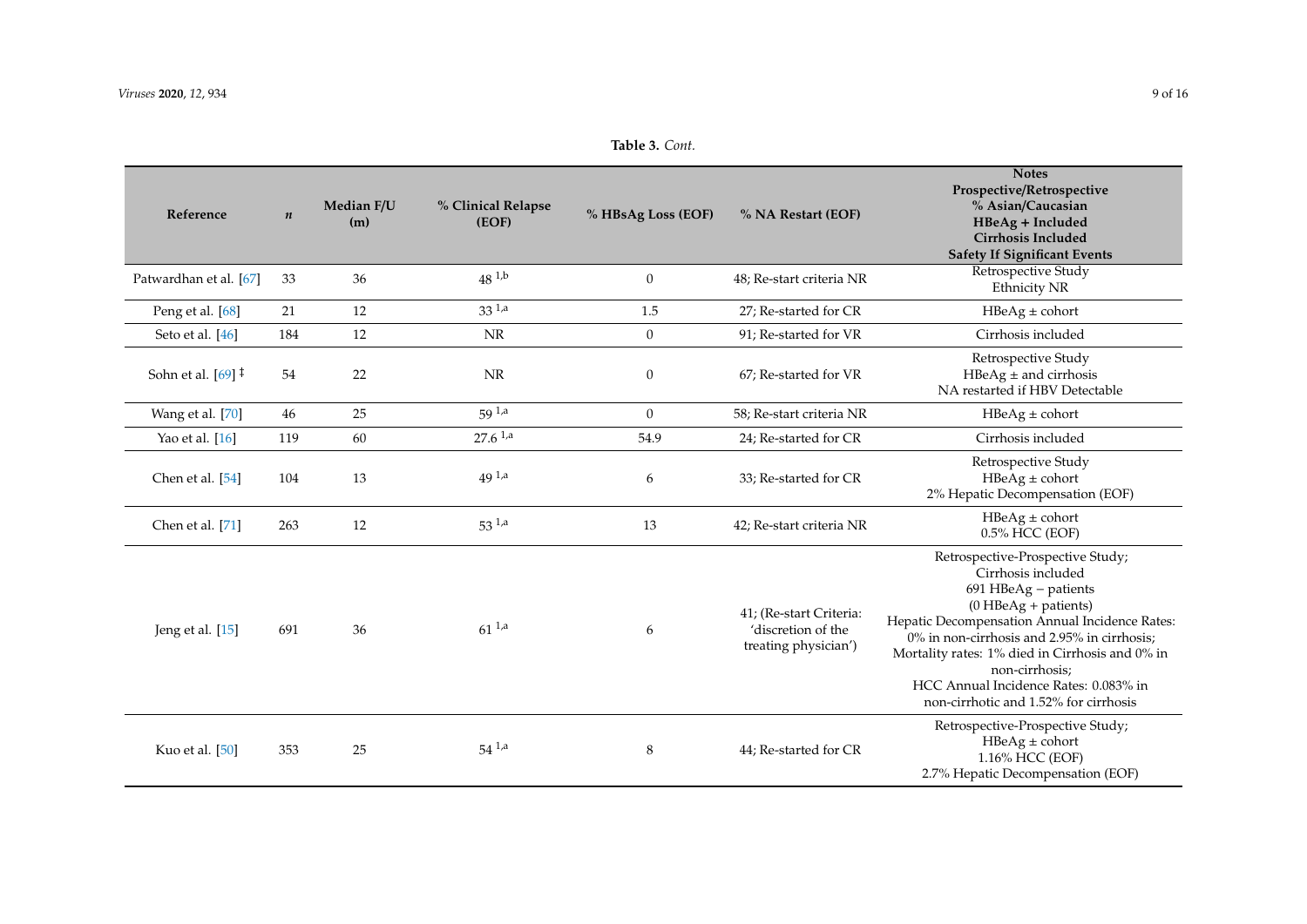| Table 3. Cont. |  |
|----------------|--|
|----------------|--|

| Reference                        | $\boldsymbol{n}$ | Median F/U<br>(m) | % Clinical Relapse<br>(EOF) | % HBsAg Loss (EOF) | % NA Restart (EOF)       | <b>Notes</b><br>Prospective/Retrospective<br>% Asian/Caucasian<br>HBeAg + Included<br><b>Cirrhosis Included</b><br><b>Safety If Significant Events</b> |
|----------------------------------|------------------|-------------------|-----------------------------|--------------------|--------------------------|--------------------------------------------------------------------------------------------------------------------------------------------------------|
| Liem et al. [72]                 | 41               | 17                | $73^{1,b}$                  | 2.2                | 38; Re-start criteria NR | <b>RCT</b><br>98% Asian/2% Caucasian<br>$HBeAg \pm \text{cohort}$                                                                                      |
| Liu et al. [73]                  | 85               | 60                | NR                          | 14                 | <b>NR</b>                | $HBeAg \pm \text{cohort}$<br>1.6% HCC (EOF)                                                                                                            |
| Ma et al. [74]                   | 375              | 12                | $55^{1,a}$                  | 1                  | 55; Re-started for CR    | $HBeAg \pm \text{cohort}$<br>19% Hepatic Decompensation (EOF)<br>0.2% Mortality rate (EOF)                                                             |
| Papatheodoridis et al.<br>$[75]$ | 130              | 15                | $55^{3,b}$                  | $\mathbf{0}$       | 33; Re-started for CR    | 41.5% Asian/58.5% Caucasian<br>Definition of Virological Relapse<br>(HBV DNA > 60 IU/mL)<br>0.8% HCC (EOF)                                             |
| Papatheodoridis et al.<br>[76]   | 57               | 18                | $43^{3,b}$                  | 21                 | 28; Re-started for CR    | <b>Ethnicity NR</b><br>Definition of Virological Relapse<br>(HBV DNA > 60 IU/mL)<br>1.8% HCC (EOF                                                      |
| Su et al. [77]                   | $72\,$           | 34                | $45^{1,a}$                  | $\overline{0}$     | 40; Re-started for CR    | $HBeAg \pm \text{cohort}$                                                                                                                              |
| Chi et al. [78]                  | 59               | 19                | NR                          | 38                 | 38; Re-started for VR    | 79.7% Asian/20.3% Caucasian<br>$HBeAg \pm$ cohort and cirrhosis included<br>Hepatic Decompensation: 0% in non-cirrhosis<br>and 2% in cirrhosis         |
| Hsu et al. [79]                  | 124              | 17                | $25.8$ <sup>1,a</sup>       | 6                  | $\rm{NR}$                | $HBeAg \pm \text{cohort}$                                                                                                                              |
| Lee et al. $[80]$                | 44               | 21                | $32^{1,a}$                  | $\mathbf{0}$       | 42; Re-start criteria NR | $HBeAg \pm$ cohort and cirrhosis included                                                                                                              |
| Lee et al. [81]                  | 93               | 12                | $41.9$ <sup>1,a</sup>       | $\mathbf{0}$       | <b>NR</b>                | Retrospective Study                                                                                                                                    |

<span id="page-9-0"></span> $\ddagger$  patients were restarted on NA therapy if HBV DNA became detectable; virological relapse definitions: HBV DNA  $^1$  >2000 IU/mL,  $^2$  >1000 cpm,  $^3$  >60 IU/mL; clinical relapse definitions:  $a \text{ }ALT > 2 \times \text{ULN}, b \text{ }ALT > \text{ULN}; \text{ NR} = \text{not reported}$ ; EOF = end of follow-up; clinical relapse (CR); virological relapse (VR); OLT = orthotopic liver transplantation; m\* = months; note that they are prospective Asian studies unless otherwise indicated.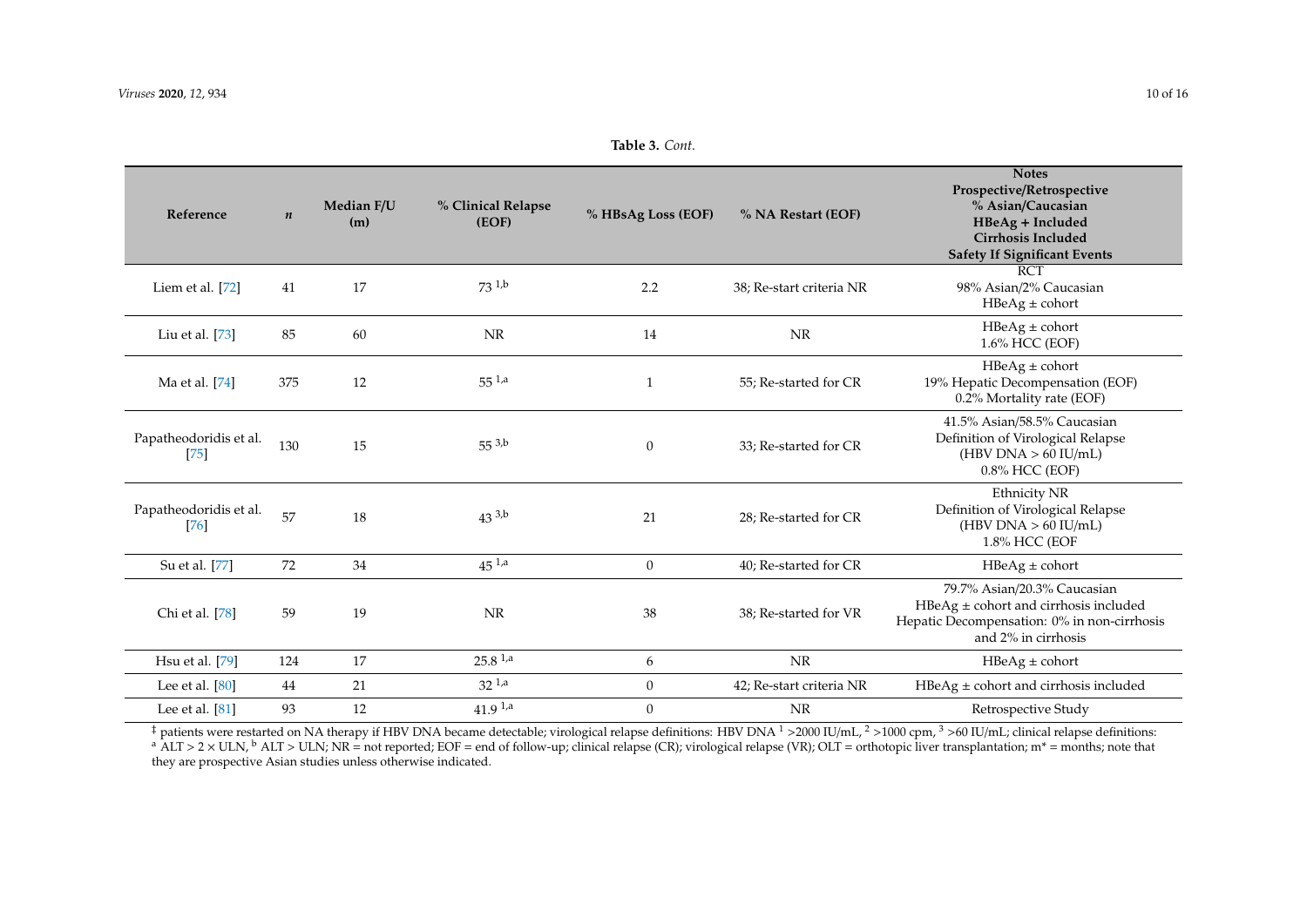In summary, there have been multiple studies in the last decade that have evaluated clinical outcomes after stopping NA treatment. There appears to be a subset of patients who maintain long-term virological remission and even achieve HBsAg loss (Figure [1\)](#page-3-0). We believe that withdrawal of NA treatment can be considered on an individual basis and is reasonable to consider in motivated, non-cirrhotic patients with hepatitis B mono-infection. Close monitoring is required after stopping NA treatment. This is not a strategy for people with cirrhosis, for people who are not motivated to adhere to close monitoring, or for people with HIV or HDV coinfection [\[82,](#page-15-4)[83\]](#page-15-5). The validation of biomarkers that are associated with clinical outcomes and have sufficient utility for clinical decision making will promote the development of clinical algorithms for a personalised approach to treatment in the future.

## **4. Future Directions**

Currently, the goal of treatment for CHB is long-term viral suppression to reduce the risk of liver-related morbidity and mortality, including HCC. HBsAg loss is rare and hard to predict. The development of curative treatments for HBV infection would be a major advance for the field. There are multiple antiviral and immunomodulatory treatment candidates in pre-clinical and clinical development [\[84\]](#page-15-6). Whether these approaches succeed, and if successful what the time to market will be, is hard to predict but likely at least 5–10 years away. Therefore, there is still the need to explore strategies to improve clinical care with currently available treatments. Demonstrating the clinical benefit and cost effectiveness of starting treatment for all patients in the immunotolerant phase of disease would have important implications for practice and public health policy. It would also support universal implementation of future HBV cure strategies. The development of a long-acting HBV antiviral suitable for use as a depot preparation—as recently done for HIV [\[85,](#page-15-7)[86\]](#page-15-8)—might promote long-term compliance with a treat-all strategy. On the flip-side, further study of biomarkers to identify patients most likely to benefit from NA treatment cessation, as well as the underlying biological mechanisms predicting for sustained viral remission and HBsAg loss, will promote individualised therapy, and also potentially identify novel therapeutic strategies. In this context, there is a strong rationale for evaluating both the yin and the yang of "start" and "stop" strategies for chronic hepatitis B.

**Author Contributions:** Conceptualization, A.T., K.V., J.H. & S.H.; writing—original draft preparation, A.T., K.V., J.H. & S.H.; writing—review and editing, A.T., K.V., J.H. & S.H.; visualization, A.T., K.V., J.H. & S.H.; supervision, A.T., K.V. & J.H.; All authors have read and agreed to the published version of the manuscript.

**Funding:** This research received no external funding.

**Conflicts of Interest:** Jessica Howell is supported by the University of Melbourne Faculty Fellowship and an NHMRC Program Grant #1132902 that supported the project. Jessica Howell also received the Gilead Australia fellowship in 2017 and 2019, which was unrelated to this work. Kumar Visvanathan has been on advisory boards of Gilead and Qiagen and has received institutional research grants from Gilead and Qiagen and Roche. Alexander Thompson is supported by NHMRC MRFF Practitioner Fellowship #1142976. Alexander Thompson has served on advisory boards for Gilead, Abbvie, Merck, Arbutus, Janssen, Immunocore, BMS, Roche, Bayer, Eisai & Ipsen. Alexander Thompson has received speaker fees from Gilead, Abbvie, Merck, BMS and Eli Lilly. Alexander Thompson has received institutional research grants from Gilead, Abbvie and Merck.

## **References**

- <span id="page-10-0"></span>1. Australian Government Department of Health. Third National Hepatitis B Strategy 2018–2022. 2018. Available online: http://[www.health.gov.au](http://www.health.gov.au/internet/main/publishing.nsf/Content/ohp-bbvs-1//$File/Hep-B-Third-Nat-Strategy-2018-22.pdf)/internet/main/publishing.nsf/Content/ohp-bbvs-1//\$File/Hep-B-[Third-Nat-Strategy-2018-22.pdf](http://www.health.gov.au/internet/main/publishing.nsf/Content/ohp-bbvs-1//$File/Hep-B-Third-Nat-Strategy-2018-22.pdf) (accessed on 1 July 2020).
- <span id="page-10-1"></span>2. World Health Organisation. *Global Hepatitis Report 2017*; World Health Organisation: Geneva, Switzerland, 2017.
- <span id="page-10-2"></span>3. Hadziyannis, S.J.; Papatheodoridis, G.V. Hepatitis B e antigen-negative chronic hepatitis B: Natural history and treatment. *Semin. Liver Dis.* **2006**, *26*, 130–141. [\[CrossRef\]](http://dx.doi.org/10.1055/s-2006-939751) [\[PubMed\]](http://www.ncbi.nlm.nih.gov/pubmed/16673291)
- <span id="page-10-3"></span>4. Terrault, N.A.; Lok, A.S.F.; McMahon, B.J.; Chang, K.M.; Hwang, J.P.; Jonas, M.M.; Brown, R.S., Jr.; Bzowej, N.H.; Wong, J.B. Update on Prevention, Diagnosis, and Treatment of Chronic Hepatitis B: AASLD 2018 Hepatitis B Guidance. *Clin. Liver Dis.* **2018**, *12*, 33–34. [\[CrossRef\]](http://dx.doi.org/10.1002/cld.728) [\[PubMed\]](http://www.ncbi.nlm.nih.gov/pubmed/30988907)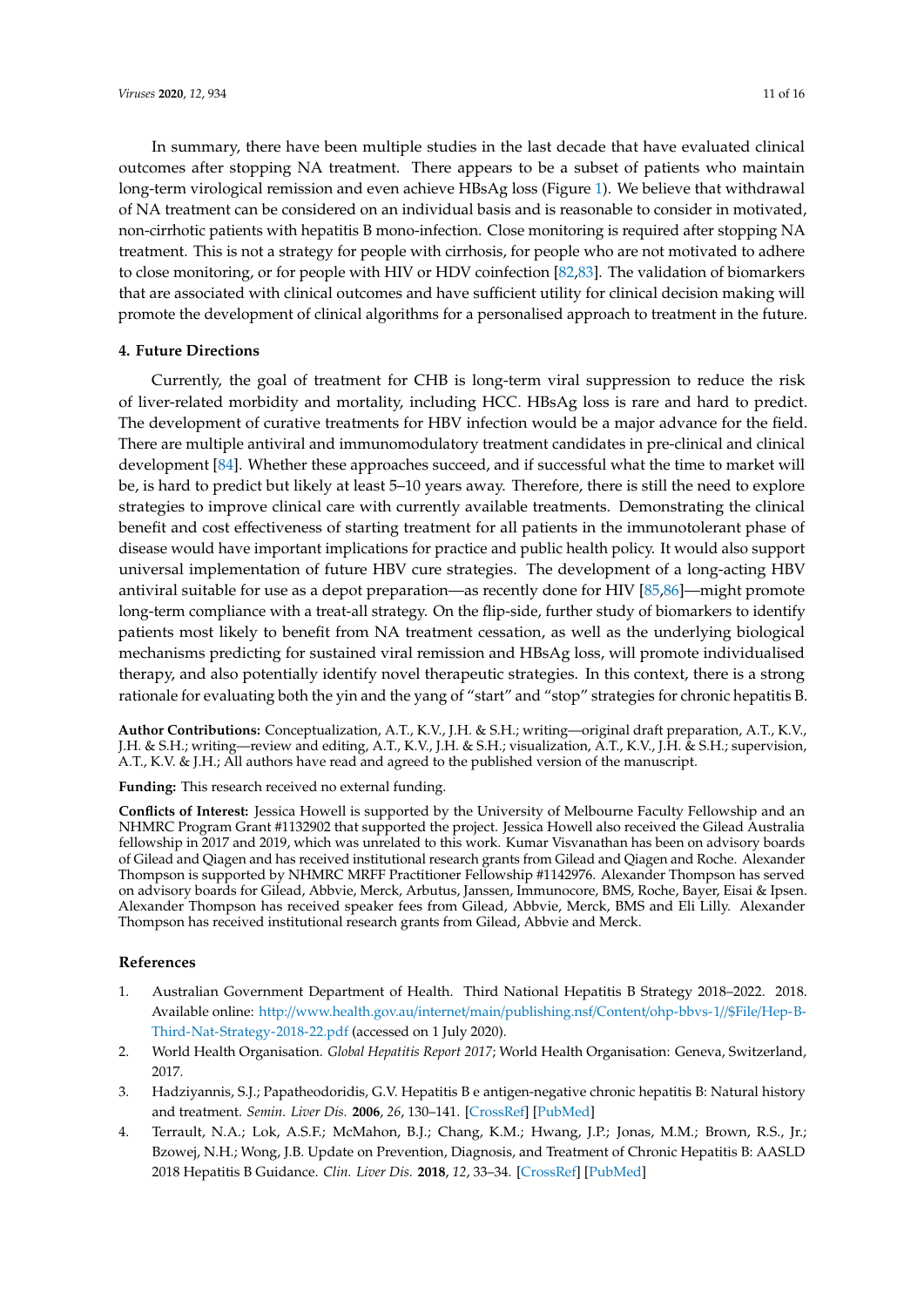- <span id="page-11-0"></span>5. European Association for the Study of the Liver. EASL 2017 Clinical Practice Guidelines on the management of hepatitis B virus infection. *J. Hepatol.* **2017**, *67*, 370–398. [\[CrossRef\]](http://dx.doi.org/10.1016/j.jhep.2017.03.021) [\[PubMed\]](http://www.ncbi.nlm.nih.gov/pubmed/28427875)
- <span id="page-11-1"></span>6. Dusheiko, G. Will we need novel combinations to cure HBV infection? *Liver Int.* **2020**, *40* (Suppl. 1), 35–42. [\[CrossRef\]](http://dx.doi.org/10.1111/liv.14371) [\[PubMed\]](http://www.ncbi.nlm.nih.gov/pubmed/32077595)
- <span id="page-11-15"></span><span id="page-11-2"></span>7. Sarin, S.K.; Kumar, M.; Lau, G.K.; Abbas, Z.; Chan, H.L.; Chen, C.J.; Chen, D.S.; Chen, H.L.; Chen, P.J.; Chien, R.N.; et al. Asian-Pacific clinical practice guidelines on the management of hepatitis B: A 2015 update. *Hepatol. Int.* **2016**, *10*, 1–98. [\[CrossRef\]](http://dx.doi.org/10.1007/s12072-015-9675-4)
- <span id="page-11-17"></span><span id="page-11-3"></span>8. Marcellin, P.; Gane, E.; Buti, M.; Afdhal, N.; Sievert, W.; Jacobson, I.M.; Washington, M.K.; Germanidis, G.; Flaherty, J.F.; Aguilar Schall, R.; et al. Regression of cirrhosis during treatment with tenofovir disoproxil fumarate for chronic hepatitis B: A 5-year open-label follow-up study. *Lancet* **2013**, *381*, 468–475. [\[CrossRef\]](http://dx.doi.org/10.1016/S0140-6736(12)61425-1)
- <span id="page-11-16"></span><span id="page-11-4"></span>9. Papatheodoridis, G.V.; Idilman, R.; Dalekos, G.N.; Buti, M.; Chi, H.; van Boemmel, F.; Calleja, J.L.; Sypsa, V.; Goulis, J.; Manolakopoulos, S.; et al. The risk of hepatocellular carcinoma decreases after the first 5 years of entecavir or tenofovir in Caucasians with chronic hepatitis B. *Hepatology* **2017**, *66*, 1444–1453. [\[CrossRef\]](http://dx.doi.org/10.1002/hep.29320)
- <span id="page-11-6"></span>10. Papatheodoridis, G.V.; Chan, H.L.; Hansen, B.E.; Janssen, H.L.; Lampertico, P. Risk of hepatocellular carcinoma in chronic hepatitis B: Assessment and modification with current antiviral therapy. *J. Hepatol.* **2015**, *62*, 956–967. [\[CrossRef\]](http://dx.doi.org/10.1016/j.jhep.2015.01.002)
- 11. Kim, W.R.; Loomba, R.; Berg, T.; Aguilar Schall, R.E.; Yee, L.J.; Dinh, P.V.; Flaherty, J.F.; Martins, E.B.; Therneau, T.M.; Jacobson, I.; et al. Impact of long-term tenofovir disoproxil fumarate on incidence of hepatocellular carcinoma in patients with chronic hepatitis B. *Cancer* **2015**, *121*, 3631–3638. [\[CrossRef\]](http://dx.doi.org/10.1002/cncr.29537)
- 12. Lai, C.L.; Yuen, M.F. Prevention of hepatitis B virus-related hepatocellular carcinoma with antiviral therapy. *Hepatology* **2013**, *57*, 399–408. [\[CrossRef\]](http://dx.doi.org/10.1002/hep.25937)
- <span id="page-11-5"></span>13. Hosaka, T.; Suzuki, F.; Kobayashi, M.; Seko, Y.; Kawamura, Y.; Sezaki, H.; Akuta, N.; Suzuki, Y.; Saitoh, S.; Arase, Y.; et al. Long-term entecavir treatment reduces hepatocellular carcinoma incidence in patients with hepatitis B virus infection. *Hepatology* **2013**, *58*, 98–107. [\[CrossRef\]](http://dx.doi.org/10.1002/hep.26180) [\[PubMed\]](http://www.ncbi.nlm.nih.gov/pubmed/23213040)
- <span id="page-11-7"></span>14. Hadziyannis, S.J.; Sevastianos, V.; Rapti, I.; Vassilopoulos, D.; Hadziyannis, E. Sustained responses and loss of HBsAg in HBeAg-negative patients with chronic hepatitis B who stop long-term treatment with adefovir. *Gastroenterology* **2012**, *143*, 629–636.e1. [\[CrossRef\]](http://dx.doi.org/10.1053/j.gastro.2012.05.039) [\[PubMed\]](http://www.ncbi.nlm.nih.gov/pubmed/22659218)
- <span id="page-11-14"></span>15. Jeng, W.J.; Chen, Y.C.; Chien, R.N.; Sheen, I.S.; Liaw, Y.F. Incidence and predictors of hepatitis B surface antigen seroclearance after cessation of nucleos(t)ide analogue therapy in hepatitis B e antigen-negative chronic hepatitis B. *Hepatology* **2018**, *68*, 425–434. [\[CrossRef\]](http://dx.doi.org/10.1002/hep.29640) [\[PubMed\]](http://www.ncbi.nlm.nih.gov/pubmed/29108132)
- <span id="page-11-8"></span>16. Yao, C.C.; Hung, C.H.; Hu, T.H.; Lu, S.N.; Wang, J.H.; Lee, C.M.; Chen, C.H. Incidence and predictors of HBV relapse after cessation of nucleoside analogues in HBeAg-negative patients with HBsAg ≤ 200 IU/mL. *Sci. Rep.* **2017**, *7*, 1839. [\[CrossRef\]](http://dx.doi.org/10.1038/s41598-017-02010-w)
- <span id="page-11-9"></span>17. Dienstag, J.L. Hepatitis B virus infection. *N. Engl. J. Med.* **2008**, *359*, 1486–1500. [\[CrossRef\]](http://dx.doi.org/10.1056/NEJMra0801644)
- <span id="page-11-12"></span>18. Lok, A.S.; McMahon, B.J.; Brown, R.S.; Wong, J.B., Jr.; Ahmed, A.T.; Farah, W.; Almasri, J.; Alahdab, F.; Benkhadra, K.; Mouchli, M.A.; et al. Antiviral therapy for chronic hepatitis B viral infection in adults: A systematic review and meta-analysis. *Hepatology* **2016**, *63*, 284–306. [\[CrossRef\]](http://dx.doi.org/10.1002/hep.28280)
- <span id="page-11-11"></span>19. Chen, C.J.; Yang, H.I. Natural history of chronic hepatitis B REVEALed. *J. Gastroenterol. Hepatol.* **2011**, *26*, 628–638. [\[CrossRef\]](http://dx.doi.org/10.1111/j.1440-1746.2011.06695.x)
- 20. Iloeje, U.H.; Yang, H.I.; Su, J.; Jen, C.L.; You, S.L.; Chen, C.J. Predicting cirrhosis risk based on the level of circulating hepatitis B viral load. *Gastroenterology* **2006**, *130*, 678–686. [\[CrossRef\]](http://dx.doi.org/10.1053/j.gastro.2005.11.016)
- 21. Iloeje, U.H.; Yang, H.I.; Jen, C.L.; Su, J.; Wang, L.Y.; You, S.L.; Chen, C.J. Risk and predictors of mortality associated with chronic hepatitis B infection. *Clin. Gastroenterol. Hepatol.* **2007**, *5*, 921–931. [\[CrossRef\]](http://dx.doi.org/10.1016/j.cgh.2007.06.015) [\[PubMed\]](http://www.ncbi.nlm.nih.gov/pubmed/17678844)
- <span id="page-11-10"></span>22. Chen, C.J.; Yang, H.I.; Su, J.; Jen, C.L.; You, S.L.; Lu, S.N.; Huang, G.T.; Iloeje, U.H. Risk of hepatocellular carcinoma across a biological gradient of serum hepatitis B virus DNA level. *JAMA* **2006**, *295*, 65–73. [\[CrossRef\]](http://dx.doi.org/10.1001/jama.295.1.65) [\[PubMed\]](http://www.ncbi.nlm.nih.gov/pubmed/16391218)
- <span id="page-11-13"></span>23. Chang, T.T.; Liaw, Y.F.; Wu, S.S.; Schiff, E.; Han, K.H.; Lai, C.L.; Safadi, R.; Lee, S.S.; Halota, W.; Goodman, Z.; et al. Long-term entecavir therapy results in the reversal of fibrosis/cirrhosis and continued histological improvement in patients with chronic hepatitis B. *Hepatology* **2010**, *52*, 886–893. [\[CrossRef\]](http://dx.doi.org/10.1002/hep.23785) [\[PubMed\]](http://www.ncbi.nlm.nih.gov/pubmed/20683932)
- 24. Chang, T.T.; Gish, R.G.; de Man, R.; Gadano, A.; Sollano, J.; Chao, Y.C.; Lok, A.S.; Han, K.H.; Goodman, Z.; Zhu, J.; et al. A comparison of entecavir and lamivudine for HBeAg-positive chronic hepatitis B. *N. Engl. J. Med.* **2006**, *354*, 1001–1010. [\[CrossRef\]](http://dx.doi.org/10.1056/NEJMoa051285)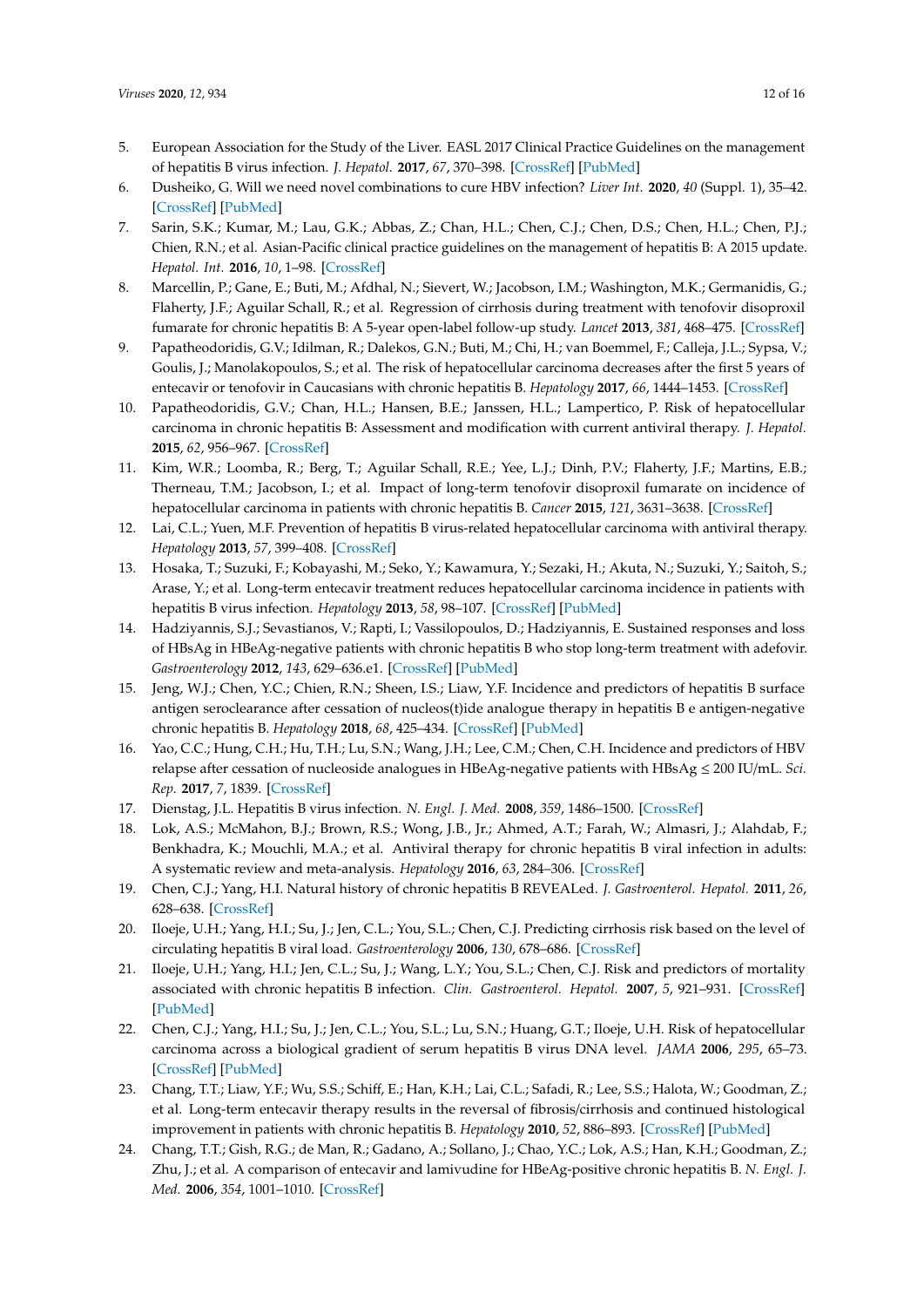- 25. Lai, C.L.; Shouval, D.; Lok, A.S.; Chang, T.T.; Cheinquer, H.; Goodman, Z.; DeHertogh, D.; Wilber, R.; Zink, R.C.; Cross, A.; et al. Entecavir versus lamivudine for patients with HBeAg-negative chronic hepatitis B. *N. Engl. J. Med.* **2006**, *354*, 1011–1020. [\[CrossRef\]](http://dx.doi.org/10.1056/NEJMoa051287) [\[PubMed\]](http://www.ncbi.nlm.nih.gov/pubmed/16525138)
- 26. Chang, T.T.; Lai, C.L.; Kew Yoon, S.; Lee, S.S.; Coelho, H.S.; Carrilho, F.J.; Poordad, F.; Halota, W.; Horsmans, Y.; Tsai, N.; et al. Entecavir treatment for up to 5 years in patients with hepatitis B e antigen-positive chronic hepatitis B. *Hepatology* **2010**, *51*, 422–430. [\[CrossRef\]](http://dx.doi.org/10.1002/hep.23327) [\[PubMed\]](http://www.ncbi.nlm.nih.gov/pubmed/20049753)
- 27. Shouval, D. Three years of entecavir re-treatment of HBeAg(−) entecavir patients who previously discontinued entecavir therapy: Results from study ETV-901. *Hepatology* **2008**, *48* (Suppl. 1), 722A–723A.
- 28. Gish, R.G.; Lok, A.S.; Chang, T.T.; de Man, R.A.; Gadano, A.; Sollano, J.; Han, W.-H.; Chao, Y.-C.; Lee, S.-D.; Harris, M.; et al. Entecavir therapy for up to 96 weeks in patients with HBeAg-positive chronic hepatitis B. *Gastroenterology* **2007**, *133*, 1437–1444. [\[CrossRef\]](http://dx.doi.org/10.1053/j.gastro.2007.08.025)
- <span id="page-12-13"></span>29. Marcellin, P.; Heathcote, E.J.; Buti, M.; Gane, E.; de Man, R.A.; Krastev, Z.; Germanidis, G.; Lee, S.S.; Flisiak, R.; Kaita, K.; et al. Tenofovir disoproxil fumarate versus adefovir dipivoxil for chronic hepatitis B. *N. Engl. J. Med.* **2008**, *359*, 2442–2455. [\[CrossRef\]](http://dx.doi.org/10.1056/NEJMoa0802878)
- 30. Snow-Lampart, A.; Chappell, B.; Curtis, M.; Zhu, Y.; Myrick, F.; Schawalder, J.; Kitrinos, K.; Svarovskaia, E.S.; Miller, M.D.; Sorbel, J.; et al. No resistance to tenofovir disoproxil fumarate detected after up to 144 weeks of therapy in patients monoinfected with chronic hepatitis B virus. *Hepatology* **2011**, *53*, 763–773. [\[CrossRef\]](http://dx.doi.org/10.1002/hep.24078)
- <span id="page-12-0"></span>31. Liaw, Y.F. Impact of lamivudine on liver complications of advanced chronic hepatitis B: Results of a prospective placebo-controlled clinical trial. *N. Engl. J. Med.* **2004**, *351*, 1521–1531. [\[CrossRef\]](http://dx.doi.org/10.1056/NEJMoa033364)
- <span id="page-12-1"></span>32. Kim, G.A.; Lim, Y.S.; Han, S.; Choi, J.; Shim, J.H.; Kim, K.M.; Lee, H.C.; Lee, Y.S. High risk of hepatocellular carcinoma and death in patients with immune-tolerant-phase chronic hepatitis B. *Gut* **2018**, *67*, 945–952. [\[CrossRef\]](http://dx.doi.org/10.1136/gutjnl-2017-314904)
- <span id="page-12-2"></span>33. Ganem, D.; Prince, A.M. Hepatitis B virus infection—Natural history and clinical consequences. *N. Engl. J. Med.* **2004**, *350*, 1118–1129. [\[CrossRef\]](http://dx.doi.org/10.1056/NEJMra031087) [\[PubMed\]](http://www.ncbi.nlm.nih.gov/pubmed/15014185)
- <span id="page-12-3"></span>34. Tseng, T.C.; Huang, L.R. Immunopathogenesis of Hepatitis B Virus. *J. Infect. Dis.* **2017**, *216* (Suppl. 8), S765–S770. [\[CrossRef\]](http://dx.doi.org/10.1093/infdis/jix356) [\[PubMed\]](http://www.ncbi.nlm.nih.gov/pubmed/29156047)
- <span id="page-12-4"></span>35. Rehermann, B. Pathogenesis of chronic viral hepatitis: Differential roles of T cells and NK cells. *Nat. Med.* **2013**, *19*, 859–868. [\[CrossRef\]](http://dx.doi.org/10.1038/nm.3251) [\[PubMed\]](http://www.ncbi.nlm.nih.gov/pubmed/23836236)
- <span id="page-12-15"></span><span id="page-12-5"></span>36. Kennedy, P.T.F.; Sandalova, E.; Jo, J.; Gill, U.; Ushiro-Lumb, I.; Tan, A.T.; Naik, S.; Foster, G.R.; Bertoletti, A. Preserved T-cell function in children and young adults with immune-tolerant chronic hepatitis B. *Gastroenterology* **2012**, *143*, 637–645. [\[CrossRef\]](http://dx.doi.org/10.1053/j.gastro.2012.06.009)
- <span id="page-12-6"></span>37. But, D.Y.; Lai, C.L.; Yuen, M.F. Natural history of hepatitis-related hepatocellular carcinoma. *World J. Gastroenterol.* **2008**, *14*, 1652–1656. [\[CrossRef\]](http://dx.doi.org/10.3748/wjg.14.1652)
- <span id="page-12-7"></span>38. Tu, T.; Budzinska, M.A.; Shackel, N.A.; Urban, S. HBV DNA Integration: Molecular Mechanisms and Clinical Implications. *Viruses* **2017**, *9*, 75. [\[CrossRef\]](http://dx.doi.org/10.3390/v9040075)
- <span id="page-12-8"></span>39. Zhao, L.H.; Liu, X.; Yan, H.X.; Li, W.Y.; Zeng, X.; Yang, Y.; Zhao, J.; Liu, S.P.; Zhuang, X.H.; Lin, C.; et al. Genomic and oncogenic preference of HBV integration in hepatocellular carcinoma. *Nat. Commun.* **2016**, *7*, 12992. [\[CrossRef\]](http://dx.doi.org/10.1038/ncomms12992)
- <span id="page-12-9"></span>40. Podlaha, O.; Wu, G.; Downie, B.; Ramamurthy, R.; Gaggar, A.; Subramanian, M.; Ye, Z.; Jiang, Z. Genomic modeling of hepatitis B virus integration frequency in the human genome. *PLoS ONE* **2019**, *14*, e0220376. [\[CrossRef\]](http://dx.doi.org/10.1371/journal.pone.0220376) [\[PubMed\]](http://www.ncbi.nlm.nih.gov/pubmed/31356634)
- <span id="page-12-10"></span>41. Lundgren, J.D.; Babiker, A.G.; Gordin, F.; Emery, S.; Grund, B.; Sharma, S.; Avihingsanon, A.; Cooper, D.A.; Fätkenheuer, G.; Llibre, J.M.; et al. Initiation of Antiretroviral Therapy in Early Asymptomatic HIV Infection. *N. Engl. J. Med.* **2015**, *373*, 795–807. [\[PubMed\]](http://www.ncbi.nlm.nih.gov/pubmed/26192873)
- <span id="page-12-11"></span>42. Alliance, W.H. Hepinion: Exploring a Pioneering Catalytic Funding Mechanism for Elimination in Uzbekistan. 2019. Available online: https://[www.worldhepatitisalliance.org](https://www.worldhepatitisalliance.org/news/sep-2019/hepinion-exploring-pioneering-catalytic-funding-mechanism-elimination-uzbekistan)/news/sep-2019/hepinion[exploring-pioneering-catalytic-funding-mechanism-elimination-uzbekistan](https://www.worldhepatitisalliance.org/news/sep-2019/hepinion-exploring-pioneering-catalytic-funding-mechanism-elimination-uzbekistan) (accessed on 1 July 2020).
- <span id="page-12-12"></span>43. Berg, T.; Simon, K.G.; Mauss, S.; Schott, E.; Heyne, R.; Klass, D.M.; Eisenbach, C.; Welzel, T.M.; Zachoval, R.; Felten, G.; et al. Long-term response after stopping tenofovir disoproxil fumarate in non-cirrhotic HBeAg-negative patients—FINITE study. *J. Hepatol.* **2017**, *67*, 918–924. [\[CrossRef\]](http://dx.doi.org/10.1016/j.jhep.2017.07.012) [\[PubMed\]](http://www.ncbi.nlm.nih.gov/pubmed/28736139)
- <span id="page-12-14"></span>44. Tseng, T.N.; Hu, T.H.; Wang, J.H.; Kuo, Y.H.; Hung, C.H.; Lu, S.N.; Jeng, W.J.; Chen, C.H. Incidence and Factors Associated with HBV Relapse after Cessation of Entecavir or Tenofovir in Patients with HBsAg Below 100 IU/mL. *Clin. Gastroenterol. Hepatol.* **2020**. [\[CrossRef\]](http://dx.doi.org/10.1016/j.cgh.2020.04.037) [\[PubMed\]](http://www.ncbi.nlm.nih.gov/pubmed/32360818)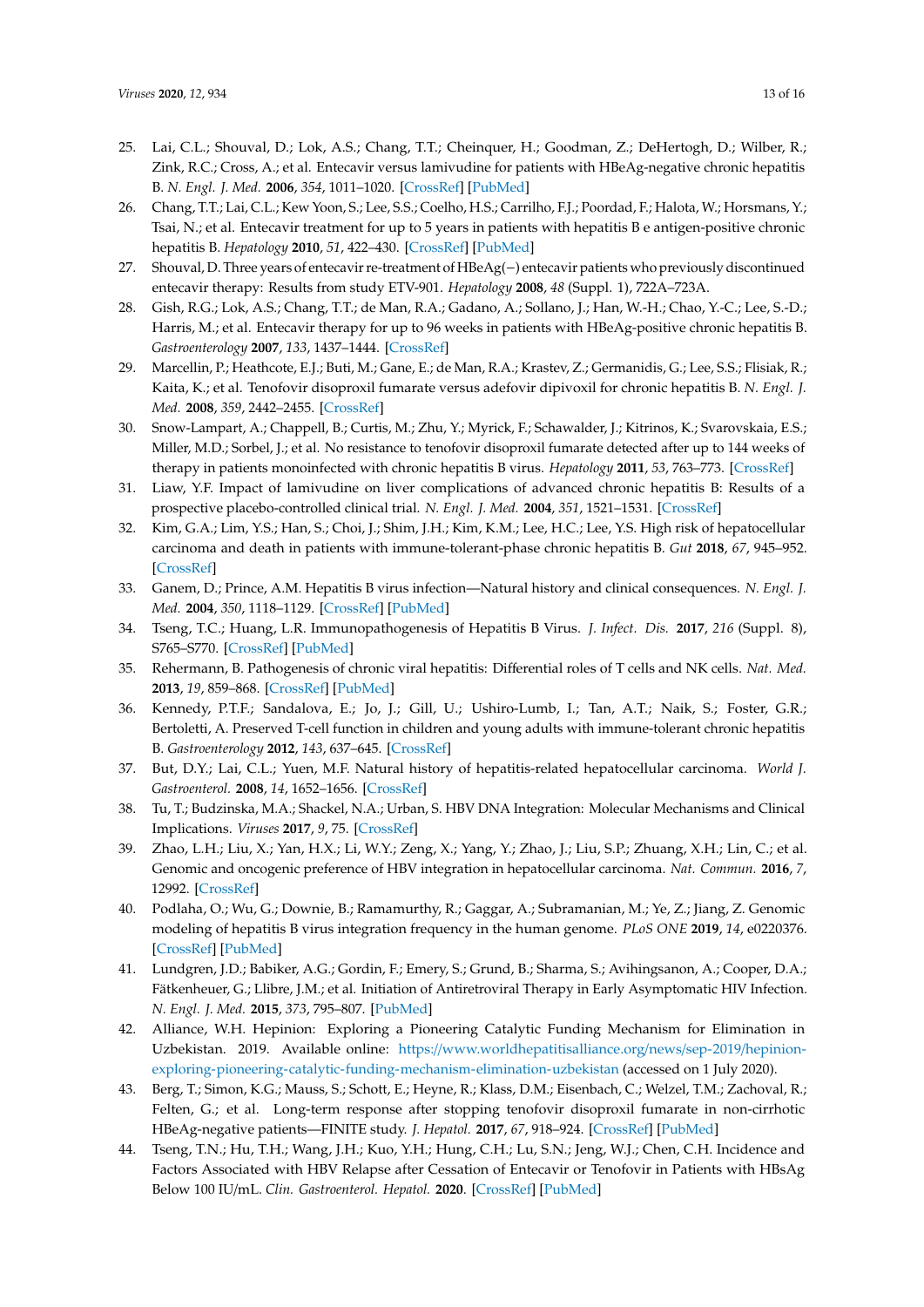- <span id="page-13-10"></span><span id="page-13-8"></span><span id="page-13-7"></span><span id="page-13-2"></span>45. Jeng, W.J.; Sheen, I.S.; Chen, Y.C.; Hsu, C.W.; Chien, R.N.; Chu, C.M.; Liaw, Y.F. Off-therapy durability of response to entecavir therapy in hepatitis B e antigen-negative chronic hepatitis B patients. *Hepatology* **2013**, *58*, 1888–1896. [\[CrossRef\]](http://dx.doi.org/10.1002/hep.26549) [\[PubMed\]](http://www.ncbi.nlm.nih.gov/pubmed/23744454)
- 46. Seto, W.K.; Hui, A.J.; Wong, V.W.; Wong, G.L.; Liu, K.S.; Lai, C.L.; Yuen, M.F.; Chan, H.L. Treatment cessation of entecavir in Asian patients with hepatitis B e antigen negative chronic hepatitis B: A multicentre prospective study. *Gut* **2015**, *64*, 667–672. [\[CrossRef\]](http://dx.doi.org/10.1136/gutjnl-2014-307237) [\[PubMed\]](http://www.ncbi.nlm.nih.gov/pubmed/24833635)
- 47. Chen, C.H.; Lu, S.N.; Hung, C.H.; Wang, J.H.; Hu, T.H.; Changchien, C.S.; Lee, C.M. The role of hepatitis B surface antigen quantification in predicting HBsAg loss and HBV relapse after discontinuation of lamivudine treatment. *J. Hepatol.* **2014**, *61*, 515–522. [\[CrossRef\]](http://dx.doi.org/10.1016/j.jhep.2014.04.029)
- <span id="page-13-9"></span>48. Chen, C.H.; Hung, C.H.; Hu, T.H.; Wang, J.H.; Lu, S.N.; Su, P.F.; Lee, C.M. Association between Level of Hepatitis B Surface Antigen and Relapse after Entecavir Therapy for Chronic Hepatitis B Virus Infection. *Clin. Gastroenterol. Hepatol.* **2015**, *13*, 1984–1992.e1. [\[CrossRef\]](http://dx.doi.org/10.1016/j.cgh.2015.06.002)
- <span id="page-13-1"></span>49. Liu, J.; Li, T.; Zhang, L.; Xu, A. The Role of Hepatitis B Surface Antigen in Nucleos(t)ide Analogues Cessation among Asian Patients with Chronic Hepatitis B: A Systematic Review. *Hepatology* **2019**, *70*, 1045–1055. [\[CrossRef\]](http://dx.doi.org/10.1002/hep.30474)
- 50. Kuo, M.T.; Hu, T.H.; Hung, C.H.; Wang, J.H.; Lu, S.N.; Tsai, K.L.; Chen, C.H. Hepatitis B virus relapse rates in chronic hepatitis B patients who discontinue either entecavir or tenofovir. *Aliment. Pharmacol. Ther.* **2019**, *49*, 218–228. [\[CrossRef\]](http://dx.doi.org/10.1111/apt.15053)
- <span id="page-13-3"></span>51. Hsu, Y.C.; Nguyen, M.H.; Mo, L.R.; Wu, M.S.; Yang, T.H.; Chen, C.C.; Tseng, C.H.; Tai, C.M.; Wu, C.Y.; Lin, J.T.; et al. Combining hepatitis B core-related and surface antigens at end of nucleos(t)ide analogue treatment to predict off-therapy relapse risk. *Aliment. Pharmacol. Ther.* **2019**, *49*, 107–115. [\[CrossRef\]](http://dx.doi.org/10.1111/apt.15058)
- <span id="page-13-5"></span><span id="page-13-4"></span>52. Shinkai, N.; Tanaka, Y.; Orito, E.; Ito, K.; Ohno, T.; Hirashima, N.; Hasegawa, I.; Sugauchi, F.; Ueda, R.; Mizokami, M. Measurement of hepatitis B virus core-related antigen as predicting factor for relapse after cessation of lamivudine therapy for chronic hepatitis B virus infection. *Hepatol. Res.* **2006**, *36*, 272–276. [\[CrossRef\]](http://dx.doi.org/10.1016/j.hepres.2006.08.005)
- <span id="page-13-6"></span>53. Matsumoto, A.; Tanaka, E.; Suzuki, Y.; Kobayashi, M.; Tanaka, Y.; Shinkai, N.; Hige, S.; Yatsuhashi, H.; Nagaoka, S.; Chayama, K.; et al. Combination of hepatitis B viral antigens and DNA for prediction of relapse after discontinuation of nucleos(t)ide analogs in patients with chronic hepatitis B. *Hepatol. Res.* **2012**, *42*, 139–149. [\[CrossRef\]](http://dx.doi.org/10.1111/j.1872-034X.2011.00910.x)
- <span id="page-13-0"></span>54. Chen, C.H.; Hsu, Y.C.; Lu, S.N.; Hung, C.H.; Wang, J.H.; Lee, C.M.; Hu, T.H. The incidence and predictors of HBV relapse after cessation of tenofovir therapy in chronic hepatitis B patients. *J. Viral Hepat.* **2018**, *25*, 590–597. [\[CrossRef\]](http://dx.doi.org/10.1111/jvh.12851) [\[PubMed\]](http://www.ncbi.nlm.nih.gov/pubmed/29274189)
- 55. Cao, J.; Chi, H.; Yu, T.; Li, Z.; Hansen, B.E.; Zhang, X.; Zhong, C.; Sun, J.; Hou, J.; Janssen, H.L.A.; et al. Off-Treatment Hepatitis B Virus (HBV) DNA Levels and the Prediction of Relapse After Discontinuation of Nucleos(t)ide Analogue Therapy in Patients With Chronic Hepatitis B: A Prospective Stop Study. *J. Infect. Dis.* **2017**, *215*, 581–589. [\[CrossRef\]](http://dx.doi.org/10.1093/infdis/jix025) [\[PubMed\]](http://www.ncbi.nlm.nih.gov/pubmed/28329347)
- 56. Ge, G.H.; Ye, Y.; Zhou, X.B.; Chen, L.; He, C.; Wen, D.F.; Tan, Y.W. Hepatitis B surface antigen levels of cessation of nucleos(t)ide analogs associated with virological relapse in hepatitis B surface antigen-negative chronic hepatitis B patients. *World J. Gastroenterol.* **2015**, *21*, 8653–8659. [\[CrossRef\]](http://dx.doi.org/10.3748/wjg.v21.i28.8653)
- 57. Ha, M.; Zhang, G.; Diao, S.; Lin, M.; Sun, L.; She, H.; Kuan, C.; Shen, L.; Huang, C.; Shen, W.; et al. A prospective clinical study in hepatitis B e antigen-negative chronic hepatitis B patients with stringent cessation criteria for adefovir. *Arch. Virol.* **2012**, *157*, 285–290. [\[CrossRef\]](http://dx.doi.org/10.1007/s00705-011-1163-0) [\[PubMed\]](http://www.ncbi.nlm.nih.gov/pubmed/22080196)
- 58. He, D.; Guo, S.; Chen, W.; Chen, X.; Yan, G.; Wang, J.; Li, M.; Zhu, P.; Huang, H.; Wang, Y. Long-term outcomes after nucleos(t)ide analogues discontinuation in chronic hepatitis B patients with HBeAg-negative. *BMC Infect. Dis.* **2013**, *13*, 458. [\[CrossRef\]](http://dx.doi.org/10.1186/1471-2334-13-458)
- 59. Hsu, Y.C.; Mo, L.R.; Chang, C.Y.; Wu, M.S.; Yang, T.H.; Kao, J.H.; Chen, C.C.; Tseng, C.H.; Tai, C.M.; Lin, C.W.; et al. Serum viral load at the virological relapse predicts subsequent clinical flares in chronic hepatitis B patients off entecavir therapy. *J. Gastroenterol. Hepatol.* **2017**, *32*, 1512–1519. [\[CrossRef\]](http://dx.doi.org/10.1111/jgh.13728)
- 60. Hung, C.H.; Wang, J.H.; Lu, S.N.; Hu, T.H.; Lee, C.M.; Chen, C.H. Hepatitis B surface antigen loss and clinical outcomes between HBeAg-negative cirrhosis patients who discontinued or continued nucleoside analogue therapy. *J. Viral Hepat.* **2017**, *24*, 599–607. [\[CrossRef\]](http://dx.doi.org/10.1111/jvh.12683)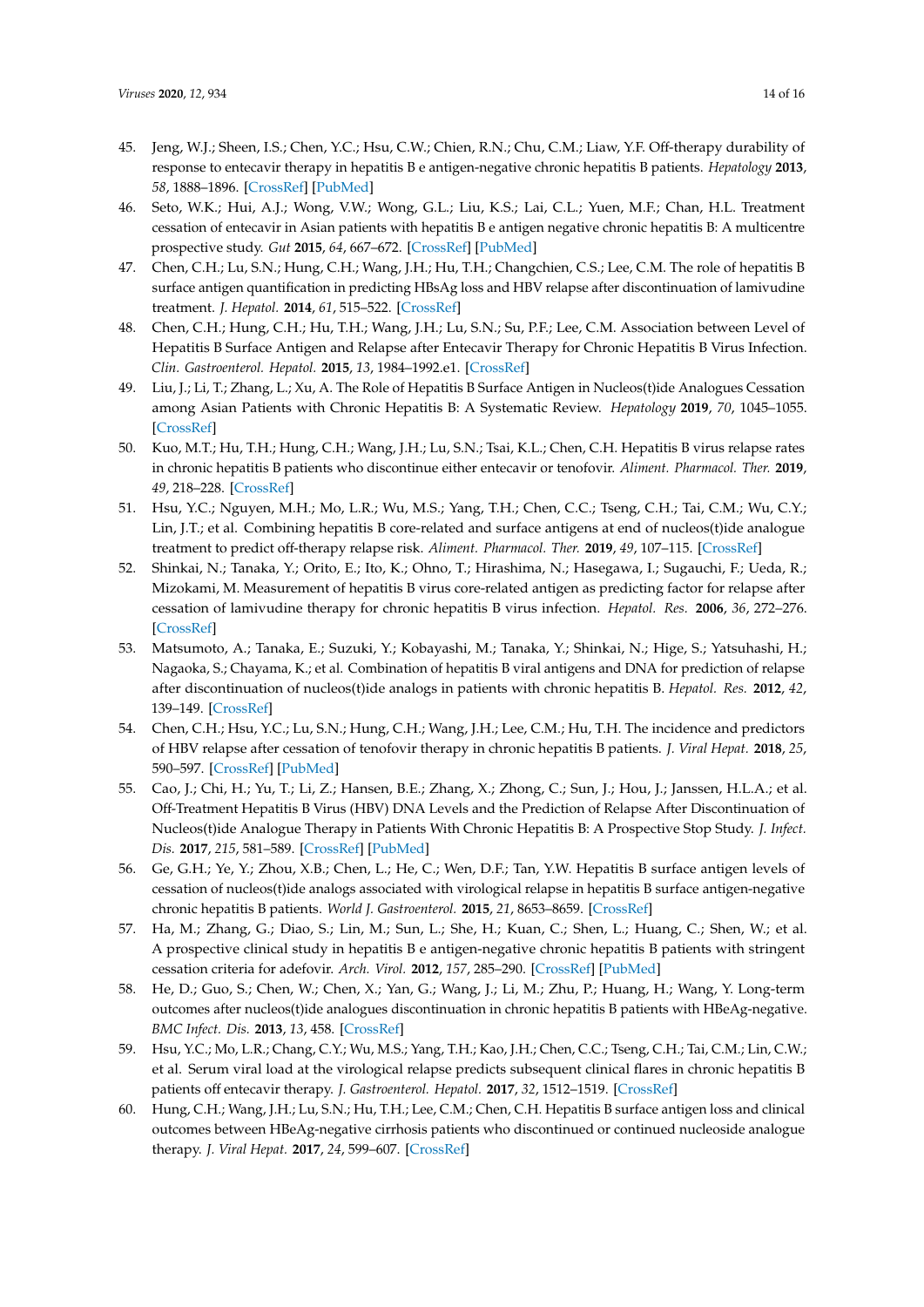- <span id="page-14-6"></span><span id="page-14-5"></span><span id="page-14-4"></span><span id="page-14-3"></span><span id="page-14-2"></span><span id="page-14-1"></span><span id="page-14-0"></span>61. Jung, K.S.; Park, J.Y.; Chon, Y.E.; Kim, H.S.; Kang, W.; Kim, B.K.; Kim, S.U.; Kim, D.Y.; Han, K.H.; Ahn, S.H. Clinical outcomes and predictors for relapse after cessation of oral antiviral treatment in chronic hepatitis B patients. *J Gastroenterol.* **2016**, *51*, 830–839. [\[CrossRef\]](http://dx.doi.org/10.1007/s00535-015-1153-1)
- <span id="page-14-7"></span>62. Kang, S.H.; Kang, K.; Jong Eun, Y.; Lee, Y.S.; Kim, T.S.; Yoo, Y.J.; Suh, S.J.; Yoon, E.L.; Jung, Y.K.; Kim, J.H.; et al. Antiviral response is not sustained after cessation of lamivudine treatment in chronic hepatitis B patients: A 10-year follow-up study. *J. Med. Virol.* **2017**, *89*, 849–856. [\[CrossRef\]](http://dx.doi.org/10.1002/jmv.24715)
- <span id="page-14-8"></span>63. Kim, Y.J.; Kim, K.; Hwang, S.H.; Kim, S.S.; Lee, D.; Cheong, J.Y.; Cho, S.W. Durability after discontinuation of nucleos(t)ide therapy in chronic HBeAg negative hepatitis patients. *Clin. Mol. Hepatol.* **2013**, *19*, 300–304. [\[CrossRef\]](http://dx.doi.org/10.3350/cmh.2013.19.3.300)
- <span id="page-14-9"></span>64. Lee, H.S.; Yoo, B.C.; Lee, K.S.; Kim, J.H.; Um, S.H.; Ryu, S.H.; Lee, Y.S.; Kim, Y.S.; Yoo, K.; Han, J.Y.; et al. Clevudine-induced viral response, associated with continued reduction of HBsAg titer, was durable after the withdrawal of therapy. *J. Gastroenterol.* **2011**, *46*, 410–414. [\[CrossRef\]](http://dx.doi.org/10.1007/s00535-010-0354-x) [\[PubMed\]](http://www.ncbi.nlm.nih.gov/pubmed/21181212)
- <span id="page-14-10"></span>65. Liu, F.; Wang, L.; Li, X.Y.; Liu, Y.D.; Wang, J.B.; Zhang, Z.H.; Wang, Y.Z. Poor durability of lamivudine effectiveness despite stringent cessation criteria: A prospective clinical study in hepatitis B e antigen-negative chronic hepatitis B patients. *J. Gastroenterol. Hepatol.* **2011**, *26*, 456–460. [\[CrossRef\]](http://dx.doi.org/10.1111/j.1440-1746.2010.06492.x) [\[PubMed\]](http://www.ncbi.nlm.nih.gov/pubmed/21332542)
- <span id="page-14-11"></span>66. Pan, H.Y.; Pan, H.Y.; Chen, L.; Yang, D.H.; Huang, H.J.; Tong, Y.X.; Chen, C.R.; Yan, J. Ten-year follow-up of hepatitis B relapse after cessation of lamivudine or telbivudine treatment in chronic hepatitis B patients. *Clin. Microbiol. Infect.* **2015**, *21*, 1123.e1–1123.e9. [\[CrossRef\]](http://dx.doi.org/10.1016/j.cmi.2015.07.023) [\[PubMed\]](http://www.ncbi.nlm.nih.gov/pubmed/26253290)
- <span id="page-14-12"></span>67. Patwardhan, V.R.; Sengupta, N.; Bonder, A.; Lau, D.; Afdhal, N.H. Treatment cessation in noncirrhotic, e-antigen negative chronic hepatitis B is safe and effective following prolonged anti-viral suppression with nucleosides/nucleotides. *Aliment. Pharmacol. Ther.* **2014**, *40*, 804–810. [\[CrossRef\]](http://dx.doi.org/10.1111/apt.12908)
- <span id="page-14-13"></span>68. Peng, J.; Cao, J.; Yu, T.; Cai, S.; Li, Z.; Zhang, X.; Sun, J. Predictors of sustained virologic response after discontinuation of nucleos(t)ide analog treatment for chronic hepatitis B. *Saudi J. Gastroenterol.* **2015**, *21*, 245–253. [\[CrossRef\]](http://dx.doi.org/10.4103/1319-3767.161645)
- <span id="page-14-14"></span>69. Sohn, H.R.; Min, B.Y.; Song, J.C.; Seong, M.H.; Lee, S.S.; Jang, E.S.; Shin, C.M.; Park, Y.S.; Hwang, J.H.; Jeong, S.H.; et al. Off-treatment virologic relapse and outcomes of re-treatment in chronic hepatitis B patients who achieved complete viral suppression with oral nucleos(t)ide analogs. *BMC Infect. Dis.* **2014**, *14*, 439. [\[CrossRef\]](http://dx.doi.org/10.1186/1471-2334-14-439)
- <span id="page-14-15"></span>70. Wang, C.C.; Tseng, K.C.; Hsieh, T.Y.; Tseng, T.C.; Lin, H.H.; Kao, J.H. Assessing the Durability of Entecavir-Treated Hepatitis B Using Quantitative HBsAg. *Am. J. Gastroenterol.* **2016**, *111*, 1286–1294. [\[CrossRef\]](http://dx.doi.org/10.1038/ajg.2016.109)
- <span id="page-14-16"></span>71. Chen, C.H.; Hung, C.H.; Wang, J.H.; Lu, S.N.; Hu, T.H.; Lee, C.M. Long-term incidence and predictors of hepatitis B surface antigen loss after discontinuing nucleoside analogues in noncirrhotic chronic hepatitis B patients. *Clin. Microbiol. Infect.* **2018**, *24*, 997–1003. [\[CrossRef\]](http://dx.doi.org/10.1016/j.cmi.2017.12.013)
- 72. Liem, K.S.; Fung, S.; Wong, D.K.; Yim, C.; Noureldin, S.; Chen, J.; Feld, J.J.; Hansen, B.E.; Janssen, H.L.A. Limited sustained response after stopping nucleos(t)ide analogues in patients with chronic hepatitis B: Results from a randomised controlled trial (Toronto STOP study). *Gut* **2019**, *68*, 2206–2213. [\[CrossRef\]](http://dx.doi.org/10.1136/gutjnl-2019-318981)
- 73. Liu, F.; Liu, Z.R.; Li, T.; Liu, Y.; Zhang, M.; Xue, Y.; Zhang, L.X.; Ye, Q.; Fan, X.P.; Wang, L. Varying 10-year off-treatment responses to nucleos(t)ide analogues in patients with chronic hepatitis B according to their pretreatment hepatitis B e antigen status. *J. Dig. Dis.* **2018**, *19*, 561–571. [\[CrossRef\]](http://dx.doi.org/10.1111/1751-2980.12654)
- 74. Ma, T.L.; Hu, T.H.; Hung, C.H.; Wang, J.H.; Lu, S.N.; Chen, C.H. Incidence and predictors of retreatment in chronic hepatitis B patients after discontinuation of entecavir or tenofovir treatment. *PLoS ONE* **2019**, *14*, e0222221. [\[CrossRef\]](http://dx.doi.org/10.1371/journal.pone.0222221) [\[PubMed\]](http://www.ncbi.nlm.nih.gov/pubmed/31584951)
- 75. Papatheodoridis, G.V.; Manolakopoulos, S.; Su, T.H.; Siakavellas, S.; Liu, C.J.; Kourikou, A.; Yang, H.C.; Kao, J.H. Significance of definitions of relapse after discontinuation of oral antivirals in HBeAg-negative chronic hepatitis B. *Hepatology* **2018**, *68*, 415–424. [\[CrossRef\]](http://dx.doi.org/10.1002/hep.29497) [\[PubMed\]](http://www.ncbi.nlm.nih.gov/pubmed/28859219)
- 76. Papatheodoridis, G.V.; Rigopoulou, E.I.; Papatheodoridi, M.; Zachou, K.; Xourafas, V.; Gatselis, N.; Hadziyannis, E.; Vlachogiannakos, J.; Manolakopoulos, S.; Dalekos, G.N. DARING-B: Discontinuation of effective entecavir or tenofovir disoproxil fumarate long-term therapy before HBsAg loss in non-cirrhotic HBeAg-negative chronic hepatitis B. *Antivir. Ther.* **2018**, *25*, 25.
- 77. Su, T.H.; Yang, H.C.; Tseng, T.C.; Liou, J.M.; Liu, C.H.; Chen, C.L.; Chen, P.J.; Chen, D.S.; Liu, C.J.; Kao, J.H. Distinct Relapse Rates and Risk Predictors after Discontinuing Tenofovir and Entecavir Therapy. *J. Infect. Dis.* **2018**, *217*, 1193–1201. [\[CrossRef\]](http://dx.doi.org/10.1093/infdis/jix690) [\[PubMed\]](http://www.ncbi.nlm.nih.gov/pubmed/29300980)